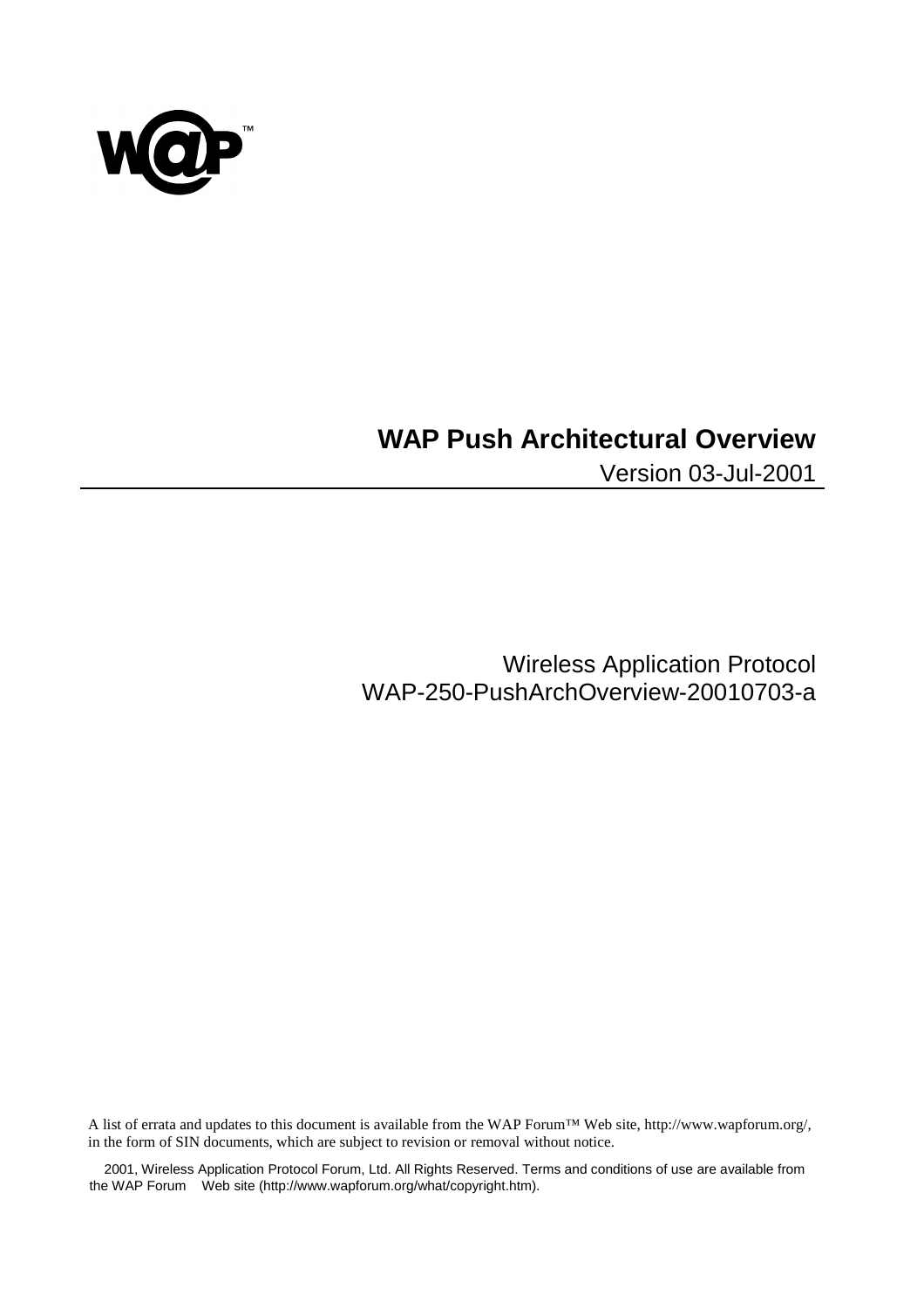© 2001, Wireless Application Protocol Forum, Ltd. All rights reserved.

Terms and conditions of use are available from the WAP Forum™ Web site at http://www.wapforum.org/what/copyright.htm.

You may use this document or any part of the document for internal or educational purposes only, provided you do not modify, edit or take out of context the information in this document in any manner. You may not use this document in any other manner without the prior written permission of the WAP Forum™. The WAP Forum authorises you to copy this document, provided that you retain all copyright and other proprietary notices contained in the original materials on any copies of the materials and that you comply strictly with these terms. This copyright permission does not constitute an endorsement of the products or services offered by you.

The WAP Forum™ assumes no responsibility for errors or omissions in this document. In no event shall the WAP Forum be liable for any special, indirect or consequential damages or any damages whatsoever arising out of or in connection with the use of this information*.*

WAP Forum™ members have agreed to use reasonable endeavors to disclose in a timely manner to the WAP Forum the existence of all intellectual property rights (IPR's) essential to the present document. The members do not have an obligation to conduct IPR searches. This information is publicly available to members and non-members of the WAP Forum and may be found on the "WAP IPR Declarations" list at http://www.wapforum.org/what/ipr.htm. Essential IPR is available for license on the basis set out in the schedule to the WAP Forum Application Form.

No representations or warranties (whether express or implied) are made by the WAP Forum™ or any WAP Forum member or its affiliates regarding any of the IPR's represented on this list, including but not limited to the accuracy, completeness, validity or relevance of the information or whether or not such rights are essential or non-essential.

This document is available online in PDF format at http://www.wapforum.org/.

Known problems associated with this document are published at http://www.wapforum.org/.

Comments regarding this document can be submitted to the WAP Forum<sup>™</sup> in the manner published at http://www.wapforum.org/.

| Document History                    |          |
|-------------------------------------|----------|
| WAP-165-PushArchOverview-19991108-a | Approved |
| WAP-250-PushArchOverview-20010703-a | Durrent  |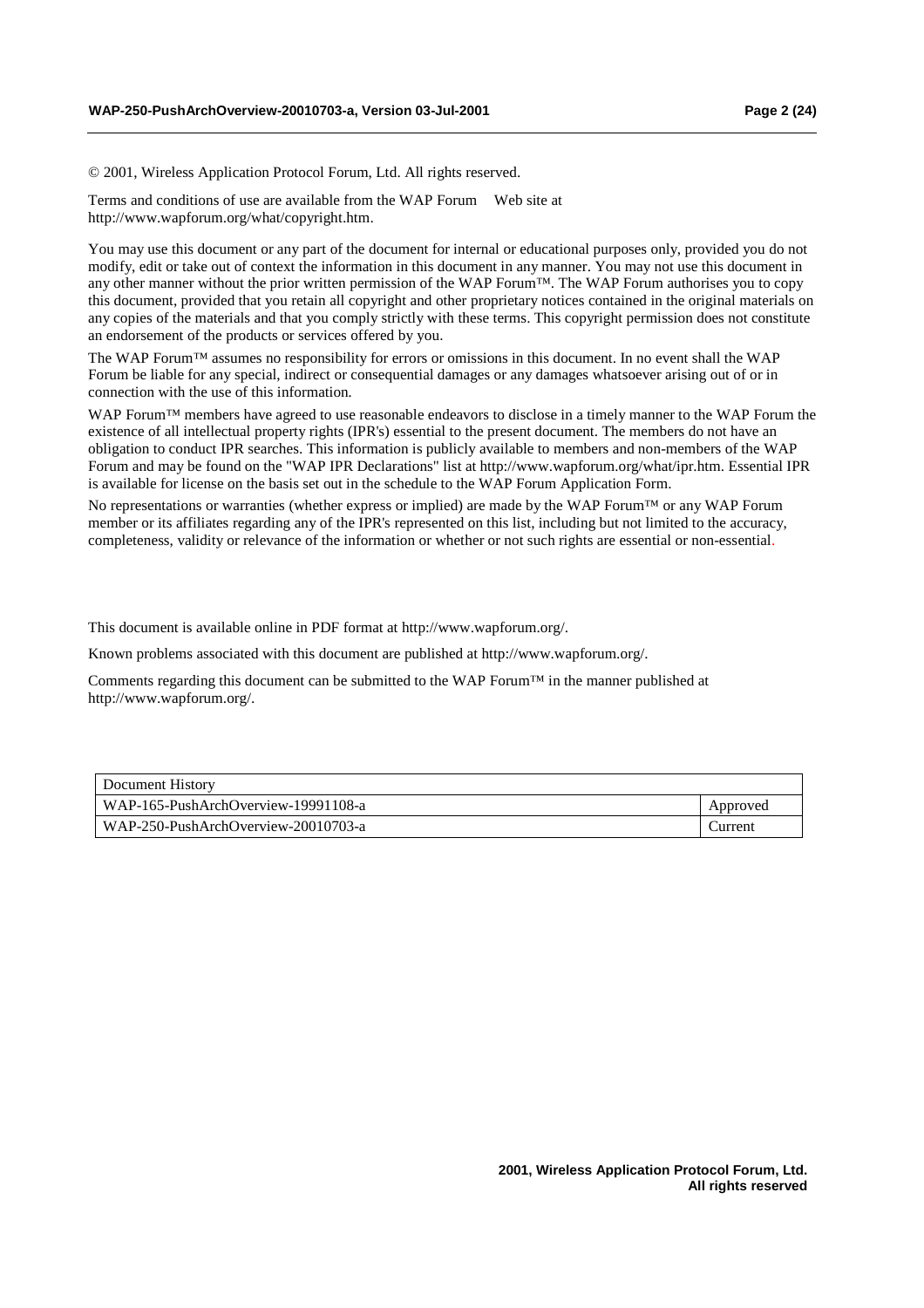# Contents

© 2001, Wireless Application Protocol Forum, Ltd.<br>All rights reserved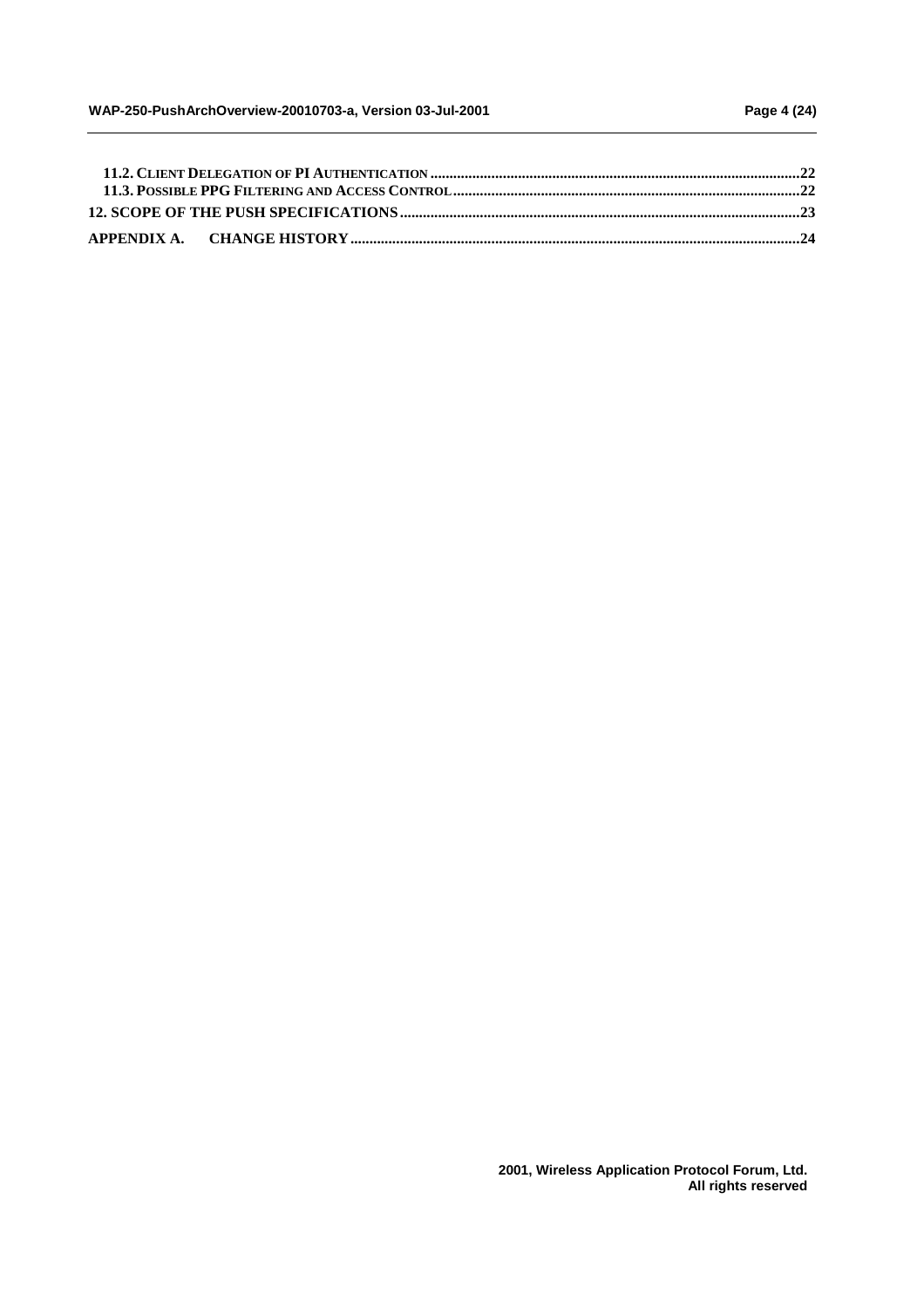# **1. Scope**

Wireless Application Protocol (WAP) is a result of continuous work to define an industry-wide specification for developing applications that operate over wireless communication networks. The scope for the WAP Forum is to define a set of specifications to be used by service applications. The wireless market is growing very quickly and reaching new customers and providing new services. To enable operators and manufacturers to meet the challenges in advanced services, differentiation, and fast/flexible service creation, WAP defines a set of protocols in transport, session and application layers. For additional information on the WAP architecture, refer to "*Wireless Application Protocol Architecture Specification"* [WAPArch].

This document outlines the WAP Push specifications, which together specify a service to push content to mobile devices via the WAP architecture.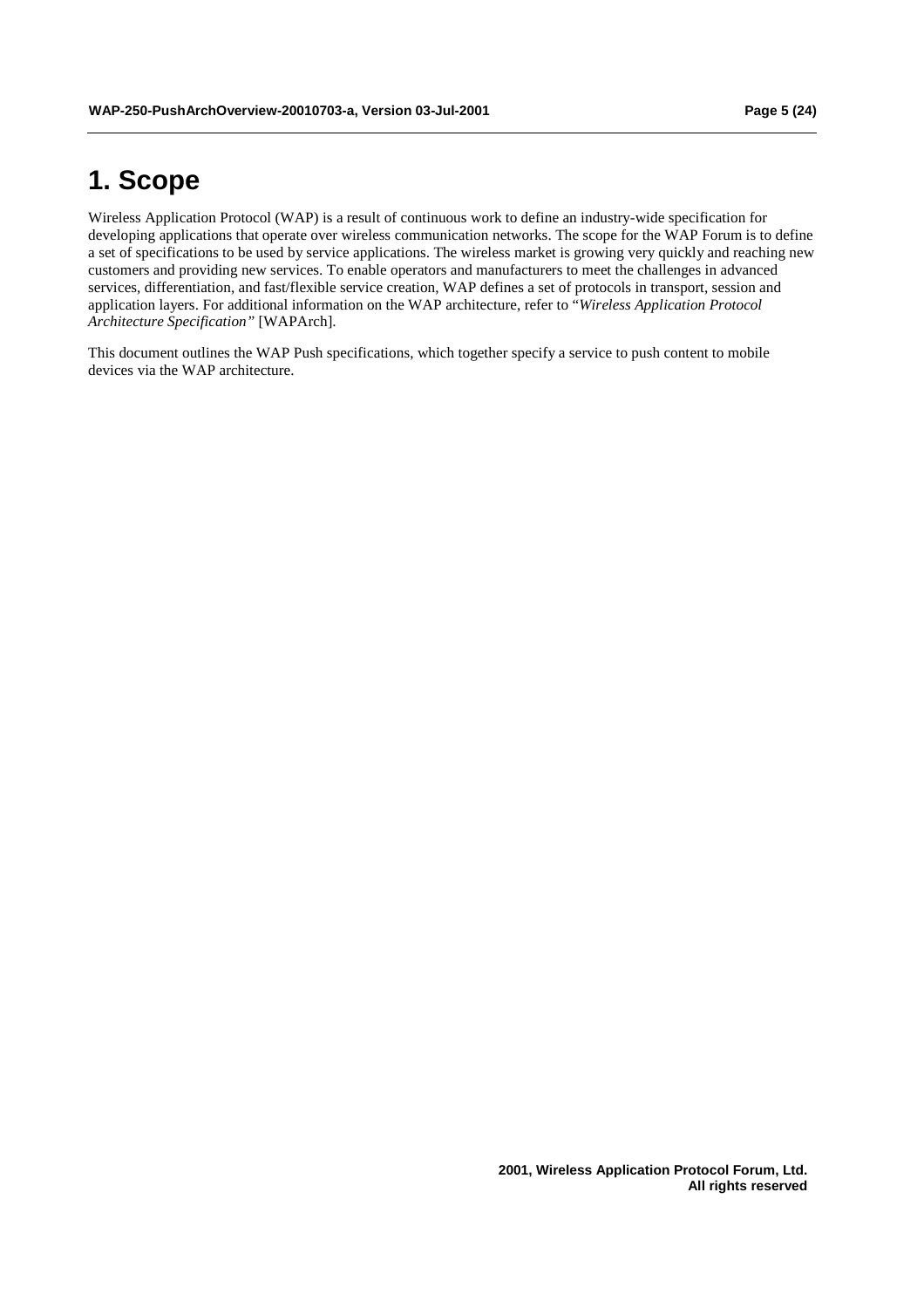# **2. References**

# **2.1. Normative References**

None.

# **2.2. Informative References**

| [PushCO]    | "Cache Operation". WAP Forum <sup>TM</sup> . WAP-175-CacheOp-20010731-a.<br>URL:http//www.wapforum.org/                               |  |  |  |
|-------------|---------------------------------------------------------------------------------------------------------------------------------------|--|--|--|
| [PushMsg]   | "Push Message Specification". WAP Forum™. WAP-251-PushMessage-20010322-a.<br>URL:http//www.wapforum.org/                              |  |  |  |
| [PushOTA]   | "Push OTA Protocol". WAP Forum™. WAP-235-PushOTA-20010425-a.<br>URL:http//www.wapforum.org/                                           |  |  |  |
| [PushPAP]   | "Push Access Protocol". WAP Forum™. WAP-247-PAP-20010429-a.<br>URL:http//www.wapforum.org/                                            |  |  |  |
| [PushPPG]   | "Push Proxy Gateway Service". WAP Forum™. WAP-249-PPGService-20010713-a.<br>URL:http//www.wapforum.org/                               |  |  |  |
| [PushSI]    | "Service Indication". WAP Forum <sup>TM</sup> . WAP-167-ServiceInd-20010731-a.<br>URL:http//www.wapforum.org/                         |  |  |  |
| [PushSL]    | "Service Loading". WAP Forum™. WAP-168-ServiceLoad-20010731-a.<br>URL:http//www.wapforum.org/                                         |  |  |  |
| [RFC1951]   | "DEFLATE Compressed Data Format Specification version 1.3". P. Deutsch. May 1996.<br>http://www.ietf.org/rfc/rfc1951.txt              |  |  |  |
| [RFC2387]   | "The MIME Multipart/related content type". E. Levinson. August 1998.<br>URL:http://www.ietf.org/rfc/rfc2387.txt                       |  |  |  |
| $[RFC2616]$ | "Hypertext Transfer Protocol - HTTP/1.1". R. Fielding et al. June 1999.<br>URL:http://www.ietf.org/rfc/rfc2616.txt                    |  |  |  |
| $[RFC2617]$ | "HTTP Authentication: Basic and Digest Access Authentication". J. Franks et al. June 1999.<br>URL:http://www.ietf.org/rfc/rfc2617.txt |  |  |  |
| [UAProf]    | "WAP UAProf". WAP Forum <sup>TM</sup> . WAP-248-UAProf-20010530-a.<br>URL:http//www.wapforum.org/                                     |  |  |  |
| [WAE]       | "Wireless Application Environment Specification". WAP Forum™.<br>WAP-236-WAESpec-20010629-a. URL:http//www.wapforum.org/              |  |  |  |
| [WAP]       | "WAP Architecture". WAP Forum <sup>TM</sup> . WAP-210-WAPArch-20010712-a.<br>URL:http//www.wapforum.org/                              |  |  |  |
| [WAPTLS]    | "WAP TLS Profile and Tunnelling". WAP Forum™. WAP-219-TLS-20010411-a.<br>URL:http//www.wapforum.org/                                  |  |  |  |
| [WBXML]     | "Wireless Binary XML". WAP Forum™. WAP-192-WBXML-20010725-a.<br>URL:http//www.wapforum.org/                                           |  |  |  |
| [WINA]      | "WAP Interim Naming Authority". WAP Forum™.<br>URL: http://www.wapforum.org/wina                                                      |  |  |  |
| [WSP]       | "Wireless Session Protocol". WAP Forum <sup>TM</sup> . WAP-230-WSP-20010705-a.<br>URL: http://www.wapforum.org/                       |  |  |  |
| [WTLS]      | "Wireless Transport Layer Security Protocol". WAP Forum™. WAP-261-WTLS-20010406-a.<br>URL: http://www.wapforum.org/                   |  |  |  |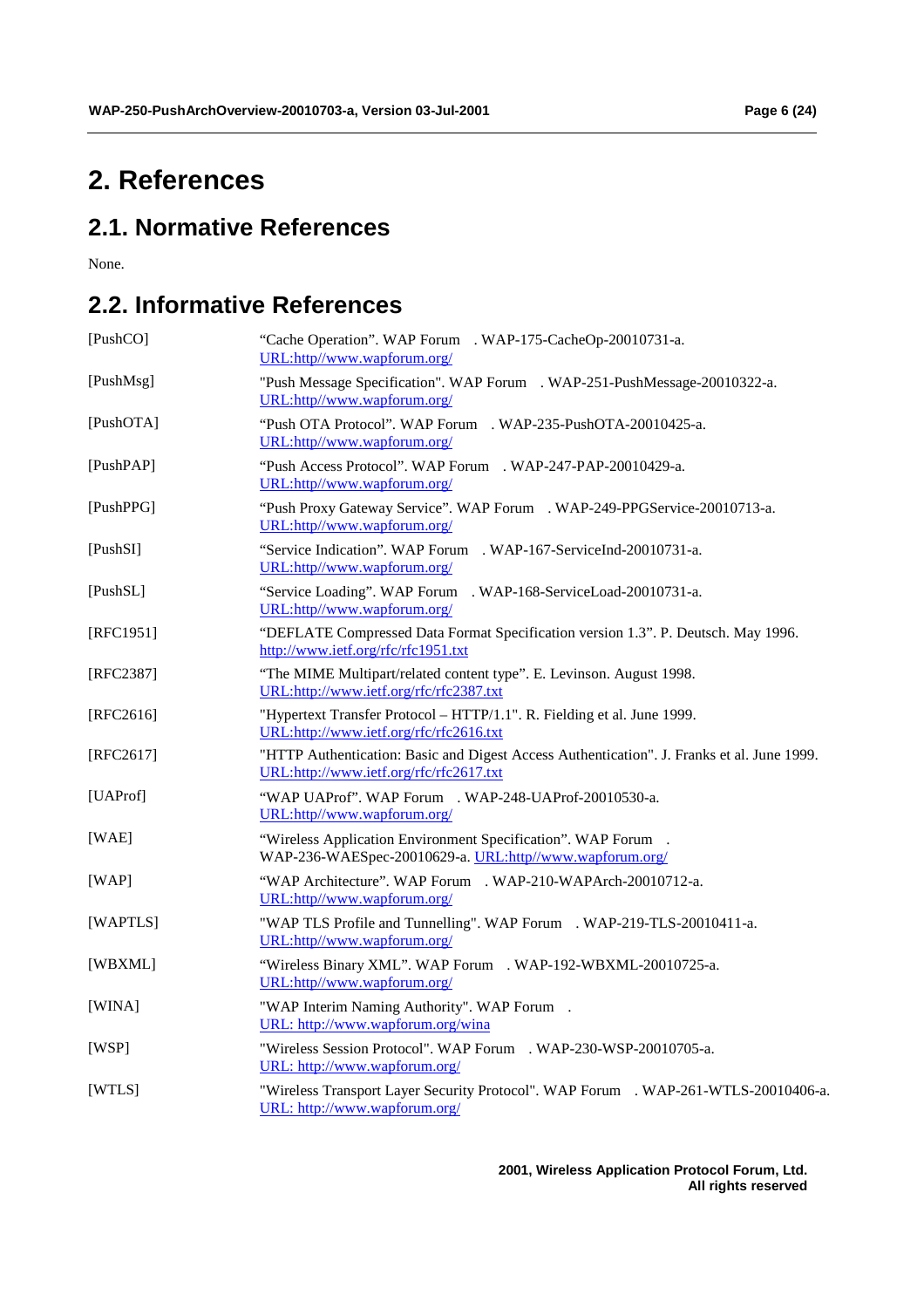[XML] "Extensible Markup Language (XML) 1.0 (Second Edition)". T. Bray, et al, October 2000. URL: http://www.w3.org/TR/REC-xml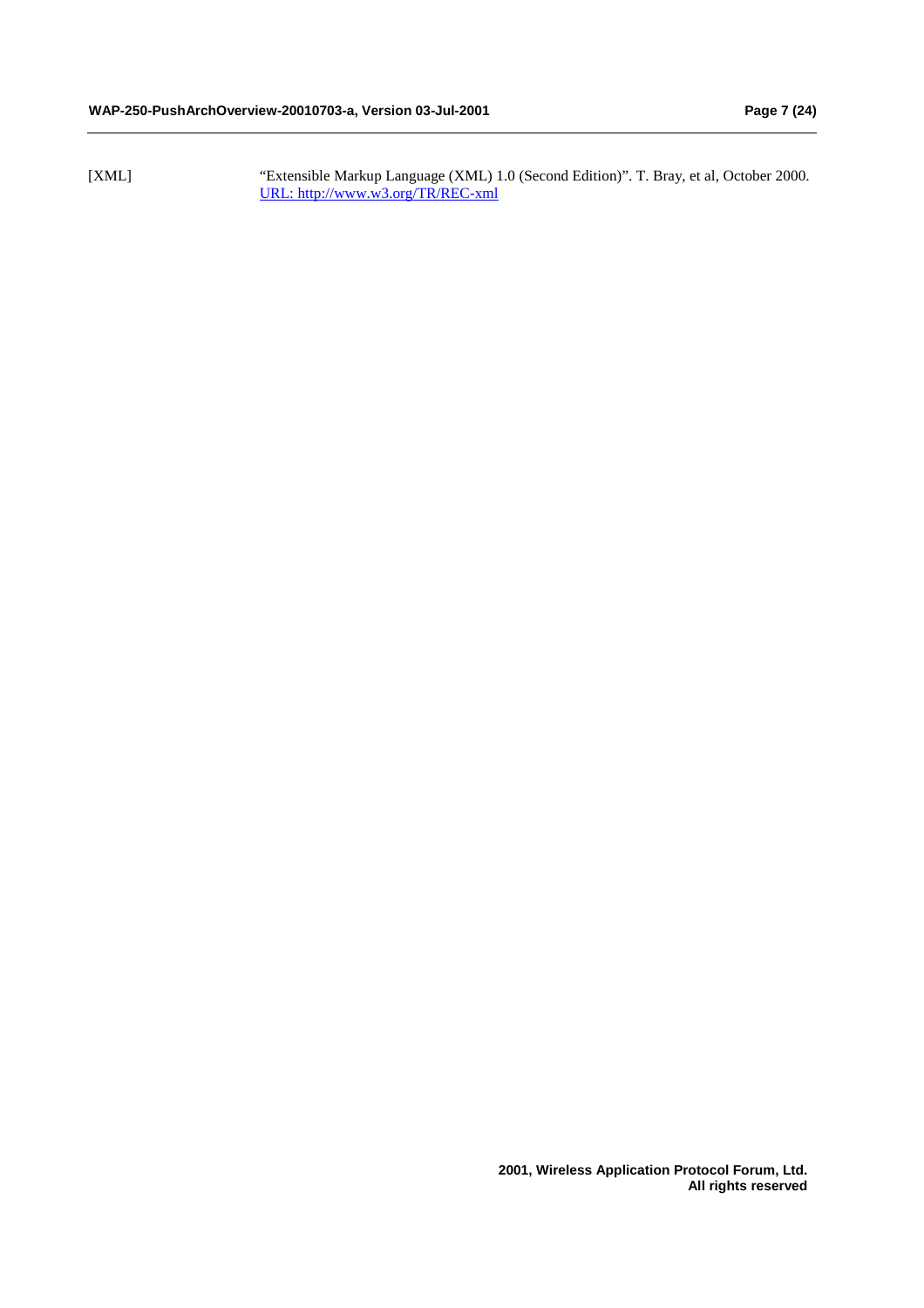# **3. Terminology and Conventions**

# **3.1. Conventions**

This is an informative document, which is not intended to provide testable requirements to implementations.

# **3.2. Definitions**

**Application** - A value-added data service provided to a WAP Client. The application may utilise both push and pull data transfer to deliver content

**Application-Level Addressing -** the ability to address push content between a particular user agent on a WAP client and push initiator on a server.

**Bearer Network** - a network used to carry the messages of a transport-layer protocol between physical devices. Multiple bearer networks may be used over the life of a single push session.

**Client** - in the context of push, a client is a device (or service) that expects to receive push content from a server. In the context of pull a client, it is a device initiates a request to a server for content or data. See also "device".

**Contact Point** - address information that describes how to reach a push proxy gateway, including transport protocol addres and port of the push proxy gateway.

**Content** - subject matter (data) stored or generated at an origin server. Content is typically displayed or interpreted by a user agent on a client. Content can both be returned in response to a user request, or being pushed directly to a client. **Content Encoding** - when used as a verb, content encoding indicates the act of converting a data object from one

format to another. Typically the resulting format requires less physical space than the original, is easier to process or store, and/or is encrypted. When used as a noun, content encoding specifies a particular format or encoding standard or process.

**Content Format** - actual representation of content.

**Device** - is a network entity that is capable of sending and/or receiving packets of information and has a unique device address. A device can act as either a client or a server within a given context or across multiple contexts. For example, a device can service a number of clients (as a server) while being a client to another server. **End-user** - see "user"

**Extensible Markup Language** - is a World Wide Web Consortium (W3C) recommended standard for Internet markup languages, of which WML is one such language. XML is a restricted subset of SGML.

**Media Type** - a class of information distinguished by its presentation format and/or interchange format. Examples include images, plain text, sounds and video.

**Multicast Message** - a push message containing a single OTA client address which implicitly specifies more than OTA client address.

**Push Access Protocol** - a protocol used for conveying content that should be pushed to a client, and push related control information, between a Push Initiator and a Push Proxy/Gateway.

**Push Framework - the entire WAP push system. The push framework encompasses the protocols, service interfaces,** and software entities that provide the means to push data to user agents in the WAP client.

**Push Initiator** - the entity that originates push content and submits it to the push framework for delivery to a user agent on a client.

**Push OTA Protocol** - a protocol used for conveying content between a Push Proxy/Gateway and a certain user agent on a client.

**Push Proxy Gateway** - a proxy gateway that provides push proxy services.

**Push Session** - A WSP session that is capable of conducting push operations.

**Server** - a device (or service) that passively waits for connection requests from one or more clients. A server may accept or reject a connection request from a client. A server may initiate a connection to a client as part of a service (push).

**Terminal** - see "client".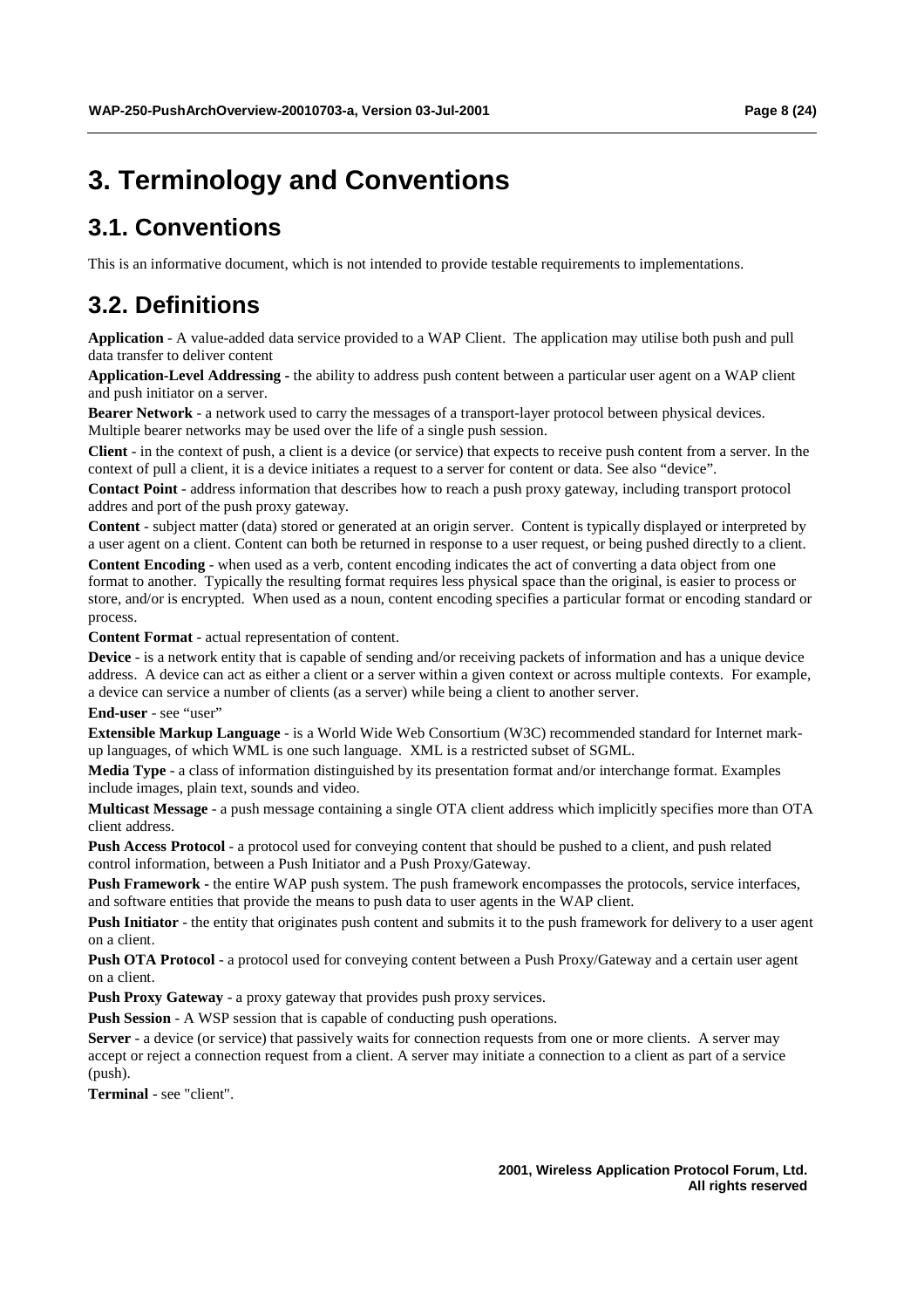**User** - a user is a person who interacts with a user agent to view, hear, or otherwise use a rendered content. Also referred to as end-user.

**User agent** - a user agent (or content interpreter) is any software or device that interprets resources. This may include textual browsers, voice browsers, search engines, etc.

**XML** - see *Extensible Markup Language*

# **3.3. Abbreviations**

| <b>CPI</b>    | Capability and Preference Information                    |  |  |  |  |
|---------------|----------------------------------------------------------|--|--|--|--|
| <b>HTTP</b>   | <b>Hypertext Transfer Protocol</b>                       |  |  |  |  |
| <b>IANA</b>   | <b>Internet Assigned Numbers Authority</b>               |  |  |  |  |
| IP            | <b>Internet Protocol</b>                                 |  |  |  |  |
| <b>MIME</b>   | Multipurpose Internet Mail Extensions                    |  |  |  |  |
| <b>MMS</b>    | Multimedia Messaging Service                             |  |  |  |  |
| <b>MSISDN</b> | Mobile Station International Subscriber Directory Number |  |  |  |  |
| <b>OTA</b>    | Over The Air                                             |  |  |  |  |
| OTA-HTTP      | (Push) OTA over HTTP                                     |  |  |  |  |
| OTA-WSP       | (Push) OTA over WSP                                      |  |  |  |  |
| PAP           | <b>Push Access Protocol</b>                              |  |  |  |  |
| PI            | Push Initiator                                           |  |  |  |  |
| PO-TCP        | PPG Originated TCP connection establishment method       |  |  |  |  |
| <b>PPG</b>    | Push Proxy Gateway                                       |  |  |  |  |
| QoS           | Quality of Service                                       |  |  |  |  |
| <b>RFC</b>    | <b>Request For Comments</b>                              |  |  |  |  |
| <b>SGML</b>   | <b>Standard Generalized Markup Language</b>              |  |  |  |  |
| SI            | Service Indication                                       |  |  |  |  |
| <b>SIA</b>    | <b>Session Initiation Application</b>                    |  |  |  |  |
| <b>SIR</b>    | <b>Session Initiation Request</b>                        |  |  |  |  |
| <b>SL</b>     | Service Loading                                          |  |  |  |  |
| <b>SMS</b>    | Short Message Service                                    |  |  |  |  |
| <b>SSL</b>    | Secure Socket Layer                                      |  |  |  |  |
| TCP           | <b>Transmission Control Protocol</b>                     |  |  |  |  |
| <b>TLS</b>    | <b>Transport Layer Security</b>                          |  |  |  |  |
| TO-TCP        | Terminal Originated TCP connection establishment method  |  |  |  |  |
| <b>URI</b>    | Uniform Resource Identifier                              |  |  |  |  |
| <b>URL</b>    | <b>Uniform Resource Locator</b>                          |  |  |  |  |
| <b>WAP</b>    | <b>Wireless Application Protocol</b>                     |  |  |  |  |
| WBXML         | <b>WAP Binary XML</b>                                    |  |  |  |  |
| <b>WINA</b>   | WAP Interim Naming Authority                             |  |  |  |  |
| WSP           | <b>Wireless Session Protocol</b>                         |  |  |  |  |
| WTA           | Wireless Telephony Applications                          |  |  |  |  |
| <b>WTLS</b>   | <b>Wireless Transport Layer Security</b>                 |  |  |  |  |
| <b>XML</b>    | Extensible Mark-up Language                              |  |  |  |  |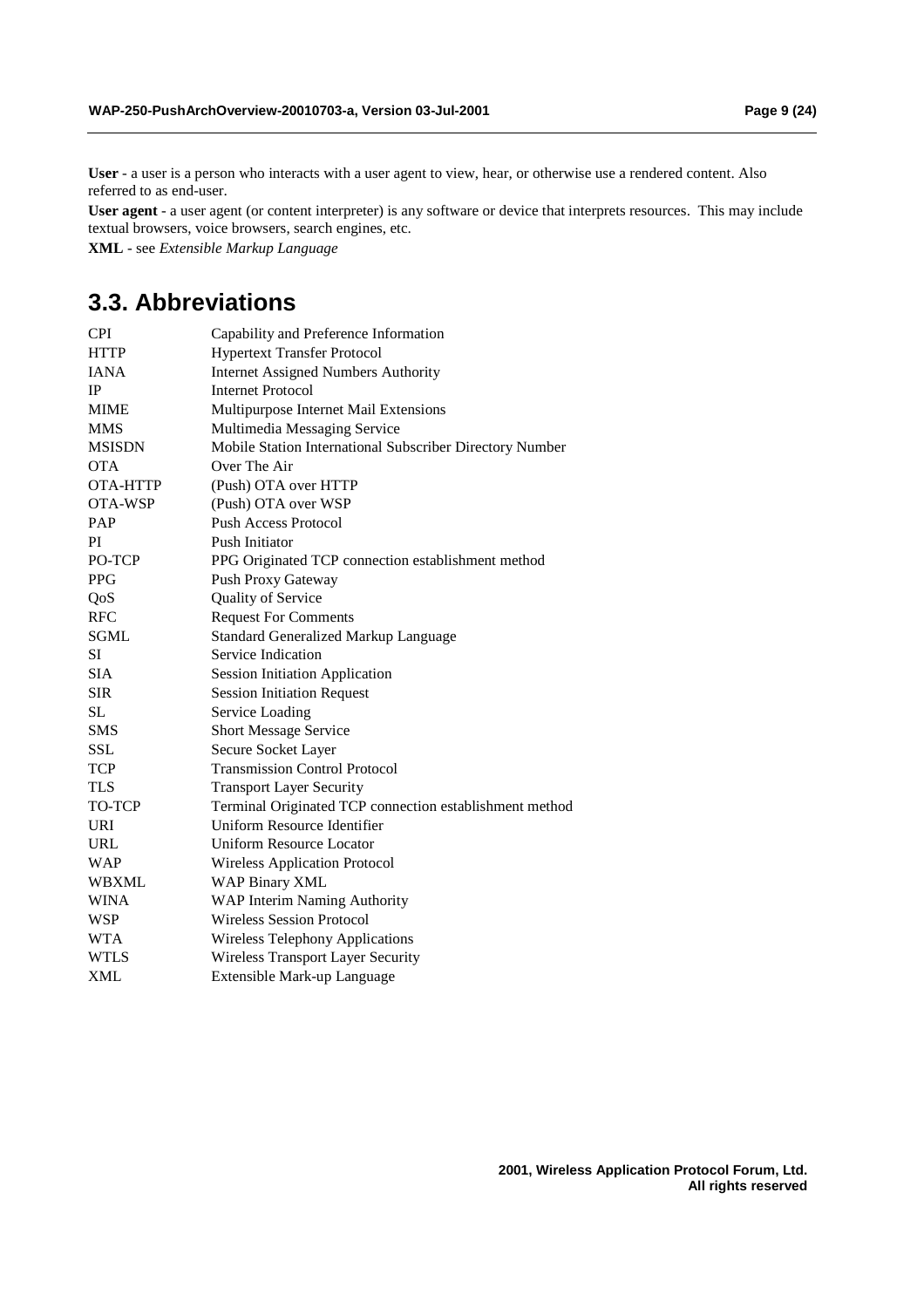# **4. Introduction**

In the "normal" client/server model, a *client* requests a service or information from a *server*, which then responds in transmitting information to the client. This is known as "pull" technology: the client "pulls" information from the server. Browsing the World Wide Web is a typical example of pull technology, where a user enters a URL (the request) that is sent to a server, and the server answers by sending a Web page (the response) to the user.

In contrast to this, there is also "push" technology, which is also based on the client/server model, but where there is no explicit request from the client before the server transmits its content. The WAP Push framework introduces a means to transmit information to a device without a user request.



**Figure 1 - Comparison of pull vs. push technology** 

Another way to say this is that whereas "pull" transactions of information are always initiated from the client, "push" transactions are server-initiated.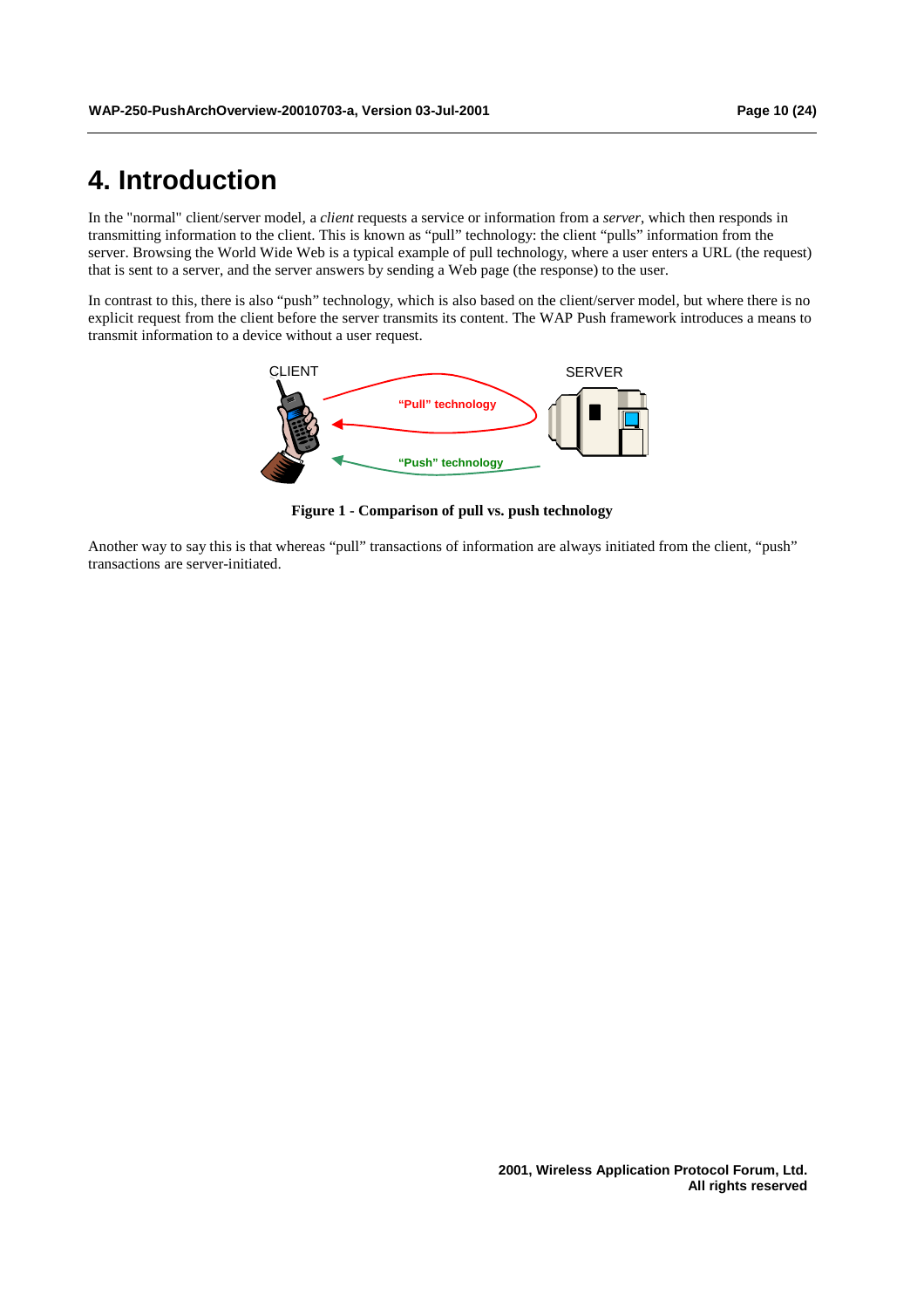# **5. The Push Framework**

A push operation in WAP is accomplished by allowing a *Push Initiator* (PI) to transmit *push content* and *delivery instructions* to a *Push Proxy Gateway* (PPG), which then delivers the push content to the WAP client (henceforth referred to as "client" or "terminal") according to the delivery instructions.

The PI is typically an application that runs on an ordinary web server. It communicates with the PPG using the *Push Access Protocol* (PAP). The PPG uses the *Push Over-The-Air* (OTA) *Protocol* to deliver the push content to the client. Figure 2 illustrates the push framework:



**Figure 2: The Push Framework** 

**PAP** is based on standard Internet protocols; XML is used to express the delivery instructions, and the push content can be any MIME media type. These standards help make WAP Push flexible and extensible.

As mentioned, the **PPG** is responsible for delivering the push content to the client. In doing so it potentially may need to translate the client address provided by the PI into a format understood by the mobile network, transform the push content to adapt it to the client's capabilities, store the content if the client is currently unavailable, etc. The PPG does more than deliver messages. For example, it may notify the PI about the final outcome of a push submission and optionally handle cancellation, replace, or client capability requests from the PI.

The **OTA** protocol provides both connectionless and connection-oriented services. While the (mandatory) connectionless service relies upon Wireless Session Protocol (WSP), the (optional) connection-oriented service may be provided in conjunction with both WSP (OTA-WSP) and HTTP (OTA-HTTP). An important part of the OTA protocol is the Session Initiation Application (SIA), which is further described in section 8.3.

Figure 2 illustrates the PI and the PPG as separate entities, which likely will be the most common configuration. It shall however be noted that the PI and the PPG may be co-located. The latter could, for example, be feasible for PPG operator services, large service providers, or when transport level end-to-end security is needed.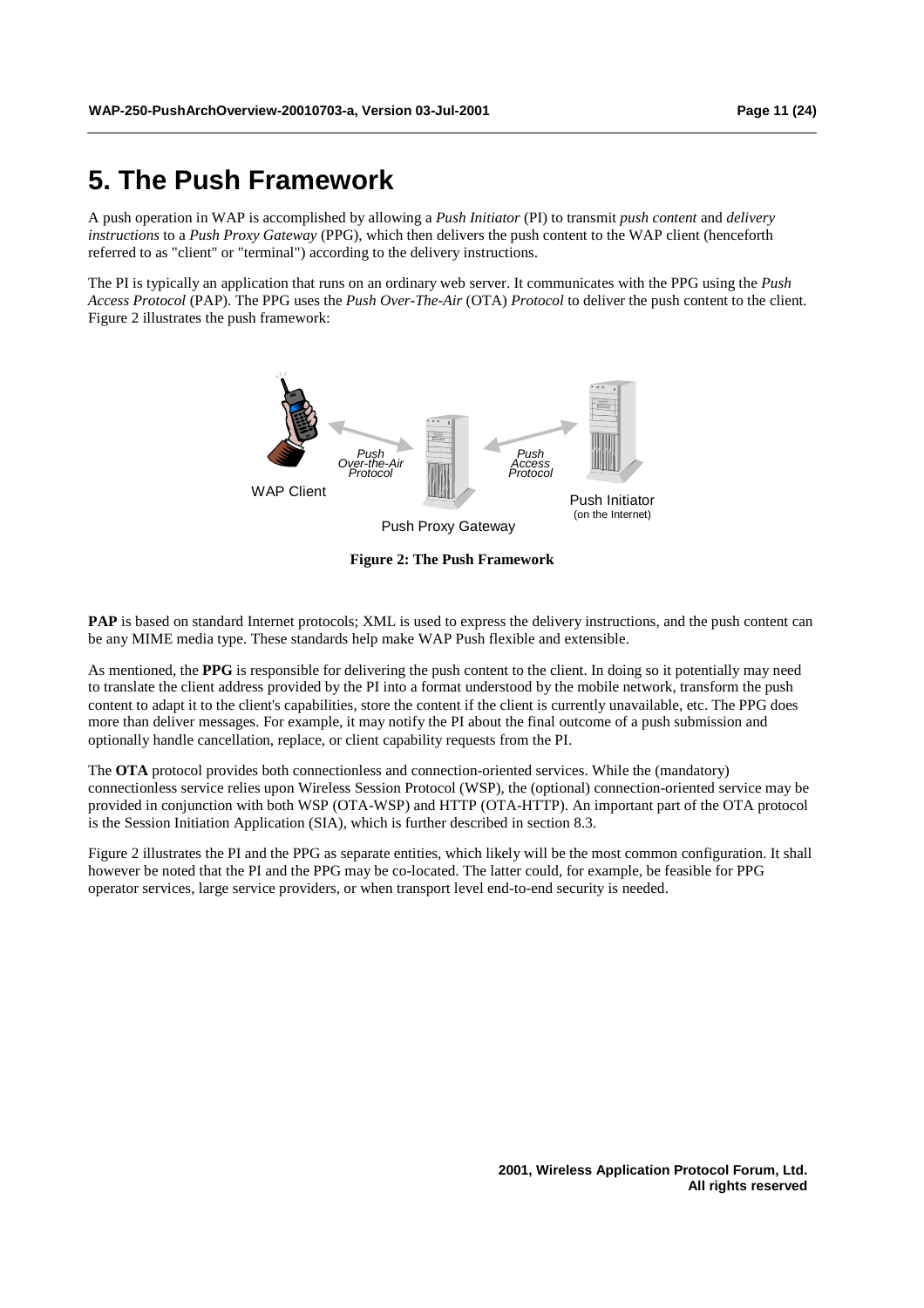# **6. The Push Proxy Gateway**

The Push Proxy Gateway (*PPG*) is the entity that does most of the work in the Push framework. Its responsibilities include acting as an access point for content pushes from the Internet to the mobile network, and everything associated therewith (authentication, address resolution, etc).



**Figure 3 - PPG highlighted** 

As the PPG is the entry point to a mobile network, it may implement network access-control policies about who is able to gain access to the network, i.e. who is able to push content and who is not, and under which circumstances, etc.

It should be noted that both PPG (push) and WAP proxy [WAP] (pull) functionality may be built into a single proxy.

## **6.1. Services Overview**

The PPG provides the Push framework with several services. It is the entry point for content pushed from outside the wireless network (e.g. the Internet) destined for the WAP client. The PPG may perform the following:

- PI identification and authentication; access control
- Parsing of and error detection in push content and control information
- Client discovery services (including client capabilities)
- Address resolution of push recipient
- Binary encoding and compilation of certain content types, or general compression, to improve efficiency OTA
- Protocol conversion

# **6.2. Message Acceptance and Rejection**

The PPG accepts content from the PI using the Push Access Protocol (see section 7). This content is divided into several parts using a multipart/related content type where the first part contains control information for the PPG itself. Such information includes recipient address(es), delivery time constraints, Quality of Service (QoS) information, notification requests, etc.

The PPG will acknowledge successful (or report unsuccessful) parsing of the control information, and may in addition report debug information about the push content itself.

# **6.3. Message Handling Service**

Once the content has been accepted for delivery, the PPG attempts to find the correct client and deliver the content to that client using the Push Over-The-Air protocol (see section 8). The PPG may attempt to deliver the content until a timeout expires. This timeout may be set by the PI and/or policies of the PPG operator.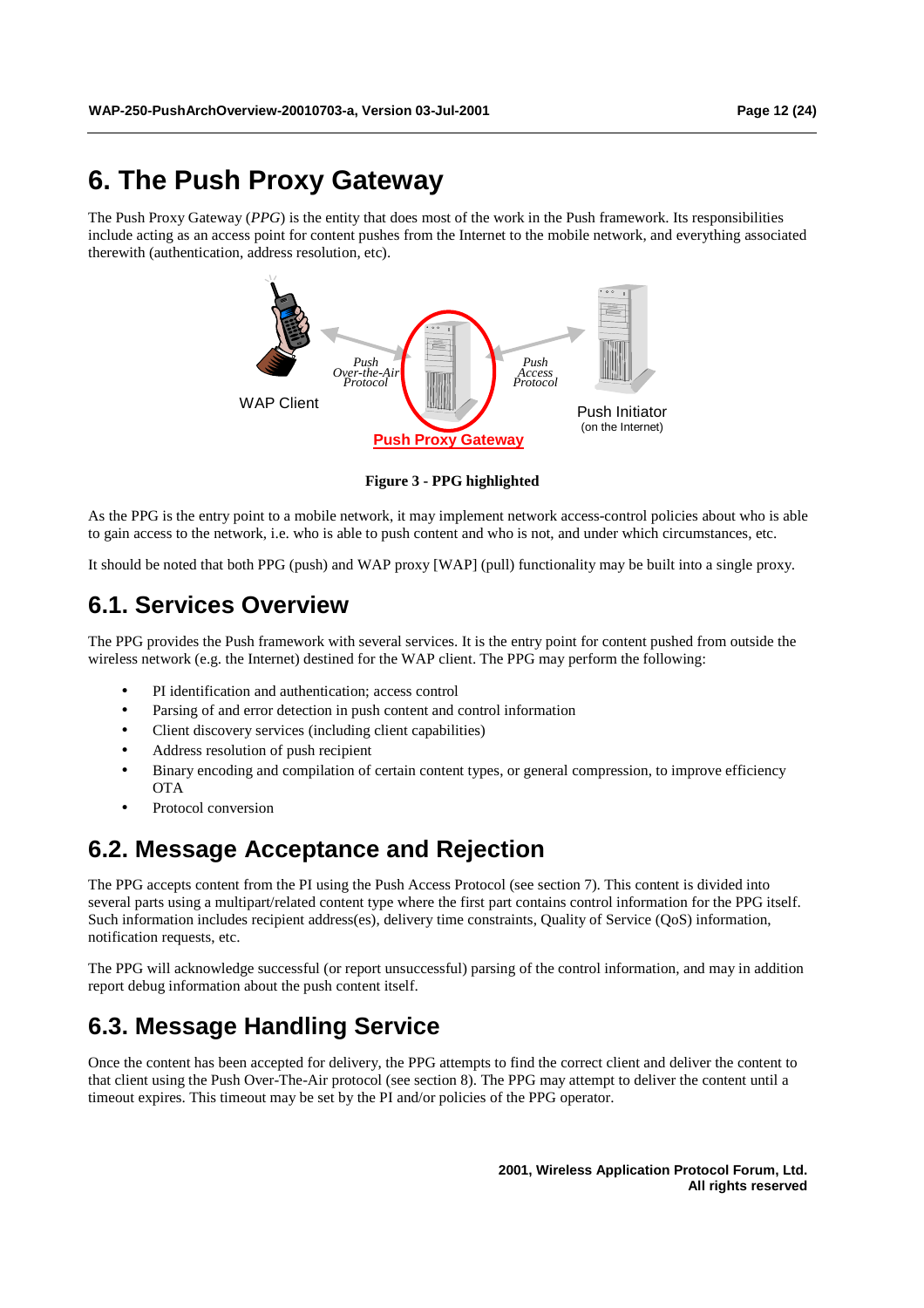The PPG may also send a notification to the PI when the final status of the push submission (delivered, cancelled, expired, etc.) has been reached, if the PI so requests. Hence, the service is asynchronous from the PI's point of view (the PI need not wait on-line for the PPG to complete its delivery).

## **6.4. Encoding, Compilation, and Compression**

The PPG may encode WAP content types (e.g. WML 1.2 and SI) into their binary counterparts [WBXML]. This textual-to-binary translation would take place before delivery over-the-air. Other content types, unknown to the PPG, may be forwarded as received unless it is known that the client does not support them.

When OTA-HTTP (see section 8.2) is used, the PPG may use deflate encoding [RFC1951] (i.e. general compression) to obtain better over-the-air efficiency also for content types that do not have a binary counterpart (e.g. WML 2.0).

### **6.5. Multicast, Broadcast and Aliasing Considerations**

The PPG may implement address aliasing schemes to enable multicast and broadcast services, where special addresses may translate into such operations. These are implementation dependent.

# **6.6. Client Capabilities Query Service**

A PI may query the PPG for a specific client's capabilities and preferences to aid in creating better-formatted content. The capability and preference information returned by the PPG is formatted as a UAProf document [UAProf]. This feature is optional in the PPG.

### **6.7. Reference**

For more information, see [PushPPG].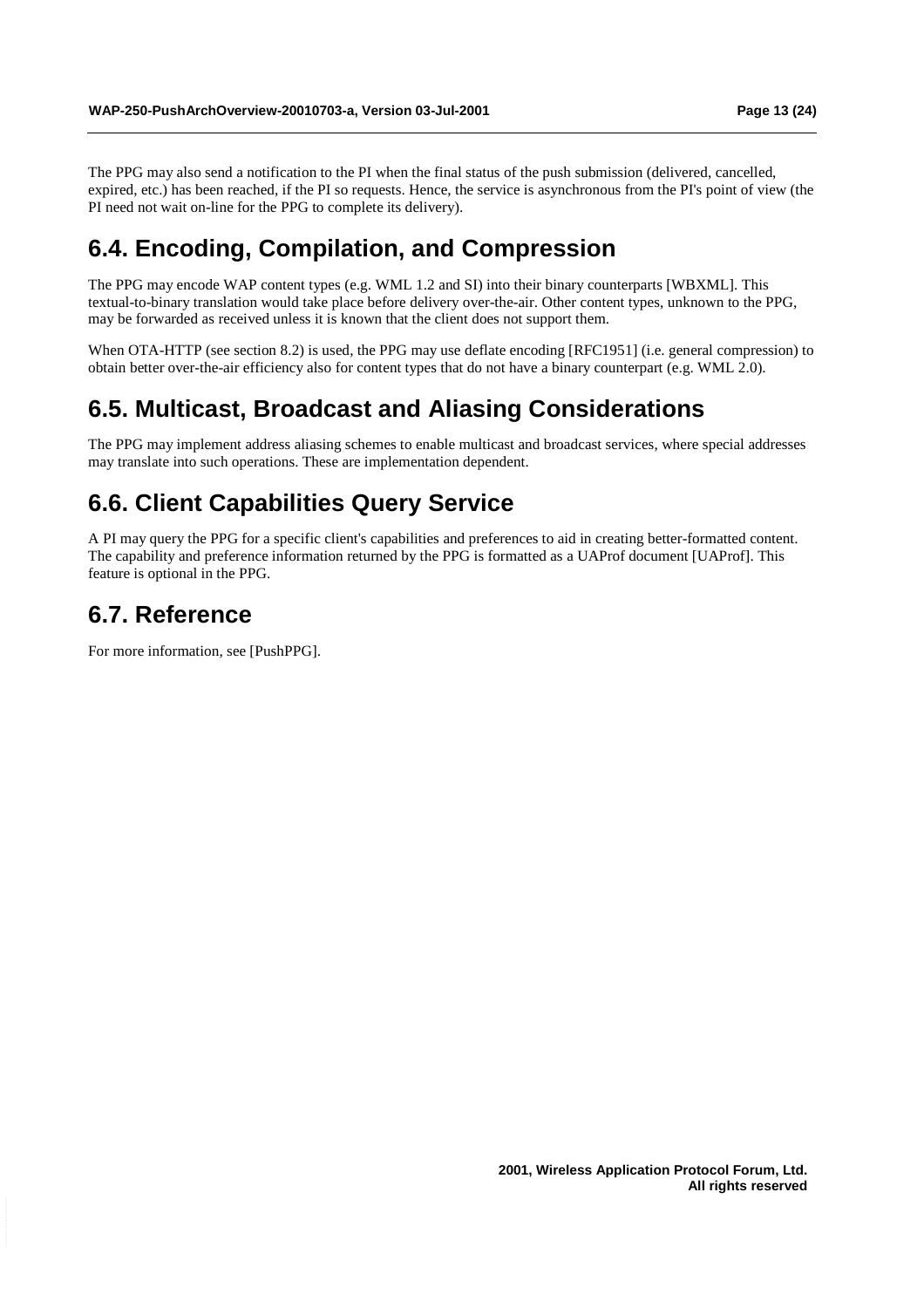# **7. The Push Access Protocol**

The Push Access Protocol (*PAP*) is the means by which a PI pushes content to a mobile network, addressing its PPG.



**Figure 4 - PAP highlighted** 

PAP was designed to be independent of the underlying transport; it can be transported over virtually any protocol that allows MIME types to be transported over the Internet. HTTP is the first protocol to be specified as a transport protocol for PAP, other protocols (e.g. SMTP) may be added in the future.

# **7.1. General Structure**

As mentioned in previous sections, PAP is used to carry push related control information that is used by the PPG. This information is expressed using XML [XML]. When, for example, a new message is submitted to the PPG the control information and the push content are carried in a MIME multipart/related [RFC2387] entity. This implies that a single (MIME) entity is conveyed independent of the type of operation.

# **7.2. PAP Operations**

The PAP supports the following operations:

- Push Submission (PI to PPG)
- Result Notification (PPG to PI)
- Push Cancellation (PI to PPG)
- Push Replacement (PI to PPG)
- Status Query (PI to PPG)
- Client Capabilities Ouery (PI to PPG)

### 7.2.1. Push Submission

The Push message contains three entities: a control entity, a content entity, and optionally a capability entity. These are bundled together in a multipart/related message, which is sent from the PI to the PPG.

The control entity is an XML document that contains delivery instructions destined for the PPG, whereas the content entity is destined for the client. The PPG may or may not convert the content entity into a more bandwidth-optimised form before forwarding it over-the-air (see section 6.4).

The optional capability entity contains the client capabilities that the message was formatted according to, in UAPROF [UAProf] format. The PI may include this entity to indicate what it *assumes* the client capabilities are. The PPG may reject the message if the assumed capabilities do not match those known by the PPG.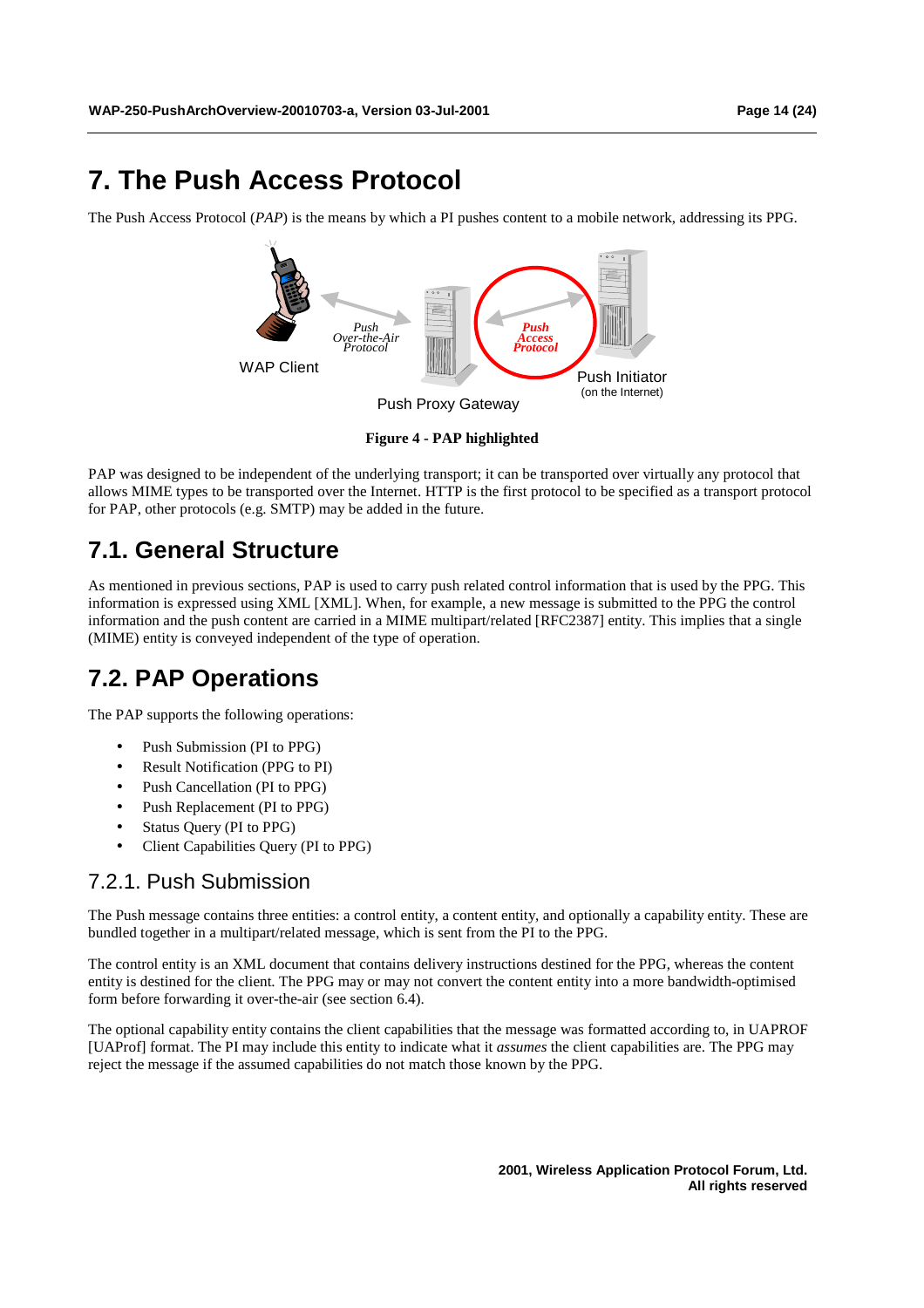#### 7.2.2. Result Notification

If the PI has requested information about the final outcome of the delivery, the Result Notification message is transmitted from the PPG to the URI specified by the PI. It is an XML entity indicating successful or unsuccessful (client not reachable, timeout, etc.) delivery.

One key feature of the Push Framework is the possibility for a PI to rely on the response from the PPG; a confirmed push is confirmed by the WAP device when (and only when) the target application has taken responsibility for the pushed content. If it cannot take that responsibility, it must abort the operation, and the PI will know that the content never reached its destination.

### 7.2.3. Push Cancellation

This is an XML entity transmitted from the PI to the PPG, requesting cancellation of a previously submitted message. The PPG responds with an XML entity indicating if the cancellation operation was successful.

#### 7.2.4. Push Replacement

The push submission operation described in section 7.2.1 may – if the PI so requests – cause a previously submitted message to be replaced. It is possible to specify if the new message only should be sent to those recipients whom have not received the original message, or if the new message should be sent to all recipients. In either case, the original message is cancelled for those recipients to whom the original message has not been delivered.

### 7.2.5. Status Query

This is an XML entity transmitted from the PI to the PPG, requesting the status of a previously submitted message. The PPG responds with an XML entity containing the current status.

### 7.2.6. Client Capabilities Query

This is an XML entity transmitted from the PI to the PPG, requesting the capabilities of a particular device on the network (see also *Client Capabilities Query*, section 6.6). The PPG responds with a multipart/related entity containing two parts, where the first part contains the result of the request, and the second part contains the capabilities of the device formatted according to the WAP User Agent Profile vocabulary [UAProf].

# **7.3. HTTP Transport**

When HTTP is used a transport protocol for PAP, the HTTP POST request method and its response are used to transport the information. The HTTP response always contains result code 202 ("accepted for processing") when the HTTP transaction itself succeeds; the response PAP document may contain a PAP error though. See [RFC2616] for more information about HTTP/1.1.

# **7.4. Reference**

For more information, see [PushPAP].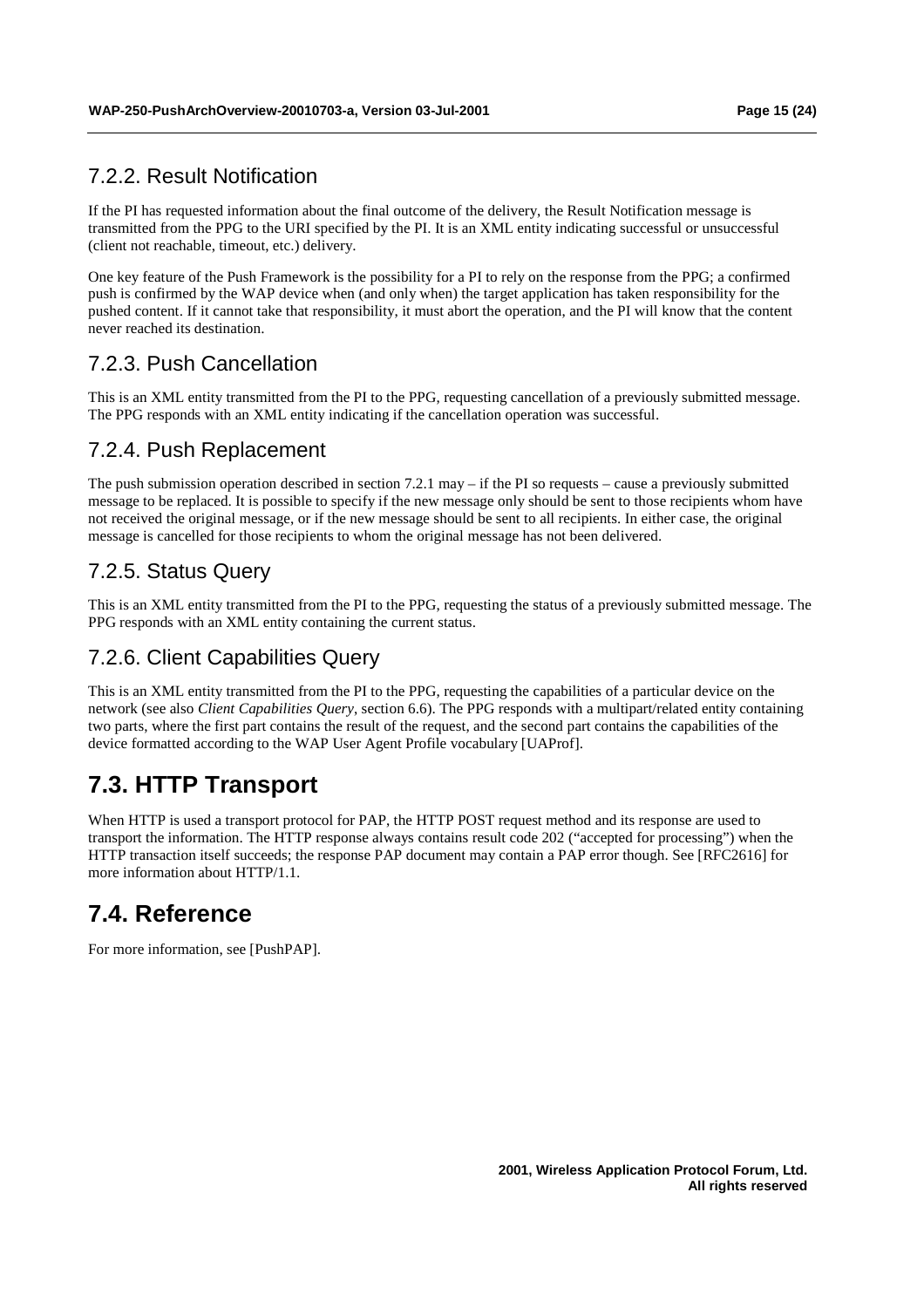# **8. The Push Over-The-Air Protocol**

The Push Over-The-Air (OTA) protocol is the part of the Push Framework that is responsible for transporting content from the PPG to the client and its user agents. It is designed to run on top of HTTP (OTA-HTTP) or WSP (OTA-WSP). The parts of OTA-WSP pertaining to connectionless push must always be implemented in both PPGs and clients. Connection-oriented push, using either OTA-HTTP or OTA-WSP, is optional.



**Figure 5 - OTA highlighted** 

# **8.1. OTA-WSP**

The OTA-WSP protocol variant is architecturally a thin protocol layer on top of WSP, and may hence be used with any bearer addressed by WAP. OTA-WSP utilises the features provided by WSP (see [WSP] for details), and extends those to address push specific needs; basically by introducing new service primitives and extending existing ones with new header fields. For example, OTA-WSP relies upon WSP's capability negotiation feature (possibly using UAProf), and it provides both connectionless (unconfirmed push) and connection-oriented (unconfirmed and confirmed push) services.

# **8.2. OTA-HTTP**

This protocol variant utilises HTTP for over-the-air communication between the PPG and the client and is hence primarily to be used in conjunction with IP bearers. The HTTP variant provides only connection-oriented push. Push content is delivered using the HTTP POST method, implying that the PPG acts as an HTTP client and the client (i.e. the mobile device) as an HTTP server. To avoid confusion the client is therefore referred to as "terminal" in [PushOTA] when OTA-HTTP is discussed.

The [PushOTA] specification defines two methods for establishing an active TCP connection (i.e. a TCP connection to be used for push delivery). The methods are *PPG Originated TCP* (PO-TCP) and *Terminal Originated TCP* (TO-TCP). PO-TCP allows an active TCP connection to be established when the bearer is active (or can be activated by the PPG) and the terminal's IP address is known by the PPG. The TO-TCP method addresses other cases, and is usually used in combination with the Session Initiation Request (SIR) mechanism (see section 8.3).

By using the concept of (long-lived) sessions, OTA-WSP provides a means for the client to convey its capabilities to the PPG. In OTA-HTTP the terminal registers with a PPG to provide similar functionality. This is accomplished by the PPG by sending an HTTP OPTIONS request to the terminal, whereby the terminal includes its Capability and Preference Information (CPI) in the response (optionally using UAProf). A mechanism to avoid the information being sent when it is known by the PPG is provided to improve over-the-air efficiency.

OTA-HTTP also provides a means for identifying and optionally authenticating both the terminal and the PPG. The authentication schemes "basic" and "digest", as specified in [RFC2617], are used to authenticate the PPG to the terminal, while a slightly modified variant is used to authenticate the terminal to the PPG (this since RFC2617 only specifies how an HTTP client, in this case the PPG, is authenticated).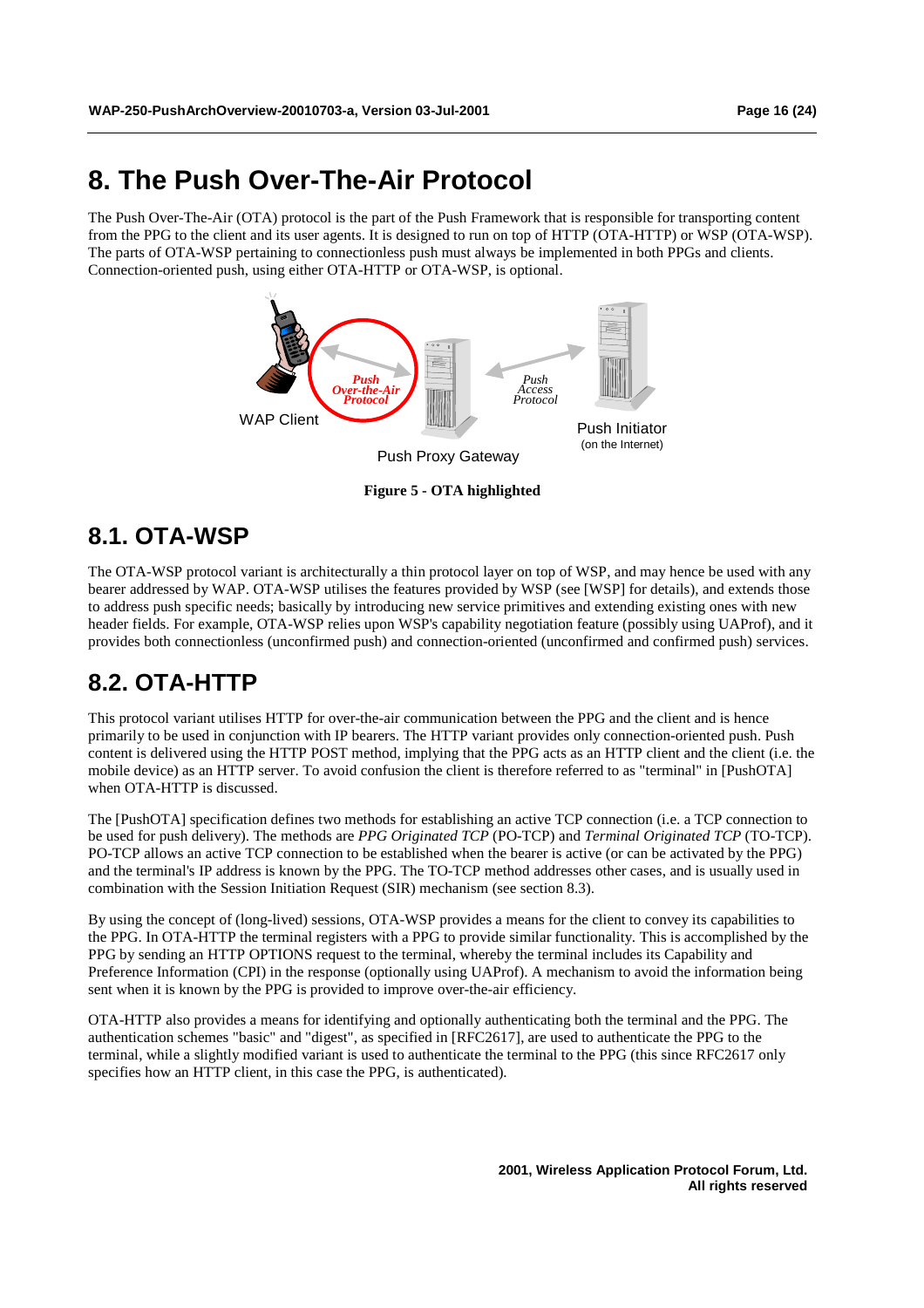# **8.3. Session Initiation Application**

No matter if OTA-HTTP or OTA-WSP is used, it is often necessary for the client to initiate the communication for reasons explained below. The Session Initiation Application (SIA), which is a client-side application, has been specified for this purpose. The SIA listens to Session Initiation Requests (SIR) from the PPG, and responds by activating the appropriate bearer and contacting the desired PPG.

When OTA-WSP is used, it is always the client that takes the initiative to establish the underlying WSP session. An SIR is sent from the PPG to the client when it wishes to create a WSP session for push purposes. Upon reception of the SIR, the client activates the bearer indicated in the SIR and establishes a WSP session towards the indicated PPG over that bearer.

The SIR mechanism is also used in conjunction with OTA-HTTP, in particular when the client's IP address is not known by the PPG, and/or when the PPG cannot activate the desired bearer. In that case the SIR instructs the client to activate a specific bearer and establish an active TCP connection towards the PPG specified in the SIR (using the TO-TCP method).

The SIR is typically sent to the client using connectionless push (provided by OTA-WSP) independent of whether the client will use OTA-WSP or OTA-HTTP when it subsequently contacts the PPG. Attention has been paid to ensure that the SIR is compact enough to fit into a single SMS in the normal case. SMS is available in most current mobile networks, provides a means to use a well-known client address (MSISDN) and provides transport level reliability (i.e. provides good reliability also when connectionless push is used).

### **8.4. Reference**

For more information, see [PushOTA].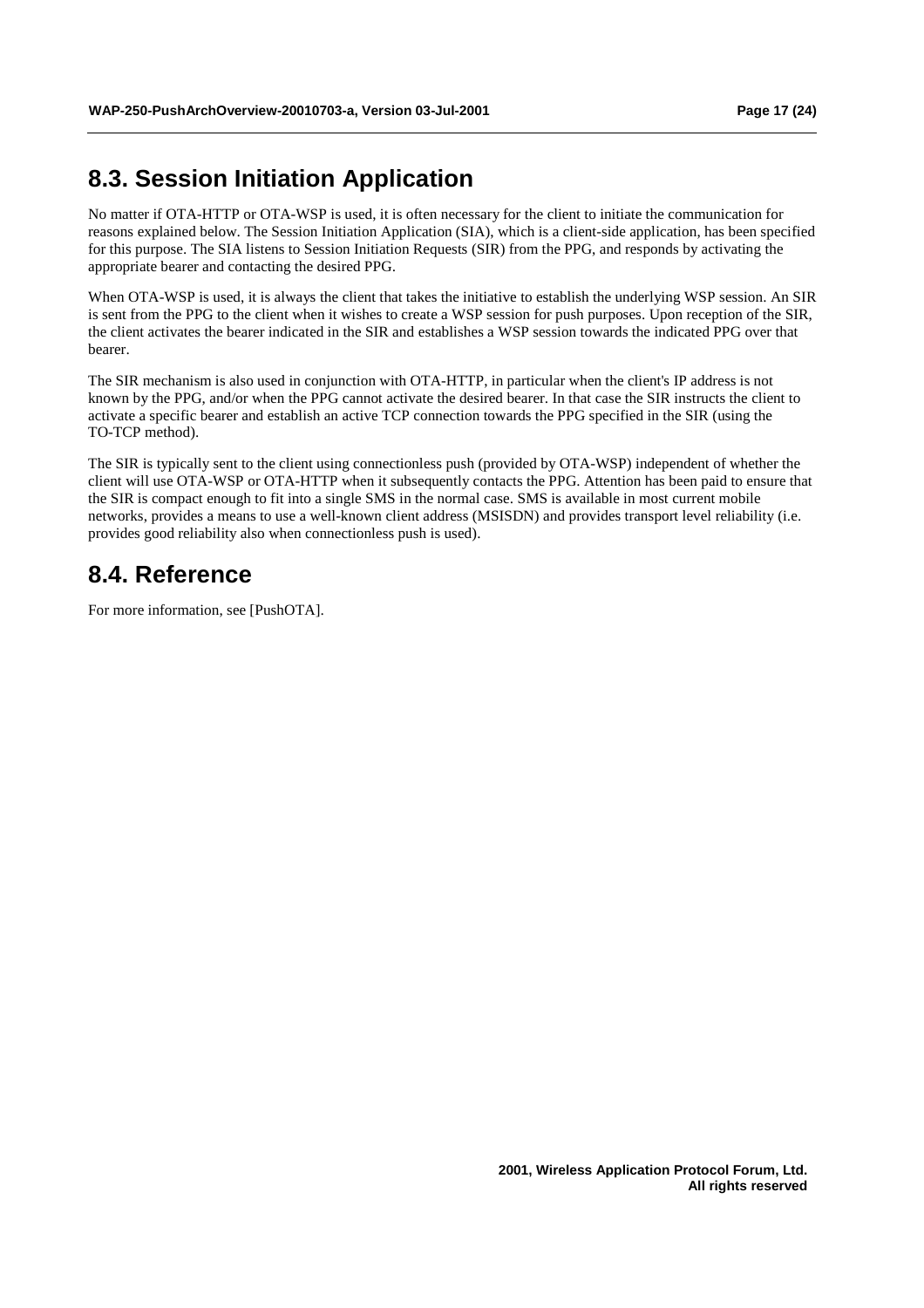# **9. Push Specific Media Types**

The WAP push framework allows any MIME media type to be delivered between the PI and the client. The media types described in this section have been created to add capabilities not already provided by existing MIME types. Other media types with push specific semantics have been defined by the WAP Forum to meet the needs for specific applications (e.g. MMS, Provisioning, and WTA).

**Note:** If push specific semantics are neither defined for the media type itself, nor for the user agent receiving a certain media type, such media types are placed in the cache memory or discarded when received via push (this applies to e.g. WML). For more information, see [WAE].

# **9.1. Service Indication**

The *Service Indication* (SI) media type provides the ability to send notifications to end-users in an asynchronous manner. Such notifications may, for example, be about new e-mails, changes in stock price, news headlines, advertising, reminders of e.g. low prepaid balance, etc.

In its most basic form, an SI contains a short message and a URI indicating a service. The message is presented to the end-user upon reception, and the user is given the choice to either start the service indicated by the URI immediately, or postpone the SI for later handling. If the SI is postponed, the client stores it and the end-user is given the possibility to act upon it at a later point of time.

In addition to the basic functionality described above, SI allows the PI to control the following:

- The level of user-intrusiveness (assign an SI a certain priority)
- Replacement (replacement of an older SI with a new one upon reception)
- Deletion (delete an already received SI by sending a "delete" SI)
- Expiration (assign an expiration time to an SI after which it will be expired)

SI is the only media type among those described in this section that is mandatory in clients implementing push.

#### 9.1.1. Reference

For more information, see [PushSI].

### **9.2. Service Loading**

In contrast to SI, *Service Loading* (SL) does not imply any user involvement. An SL conveys an URI that points to some content that is loaded by the client without end-user confirmation, and an instruction whether the content should be executed/rendered or placed in the cache memory. If the content should be executed/rendered, the PI can control the level of user-intrusiveness.

#### 9.2.1. Reference

For more information, see [PushSL].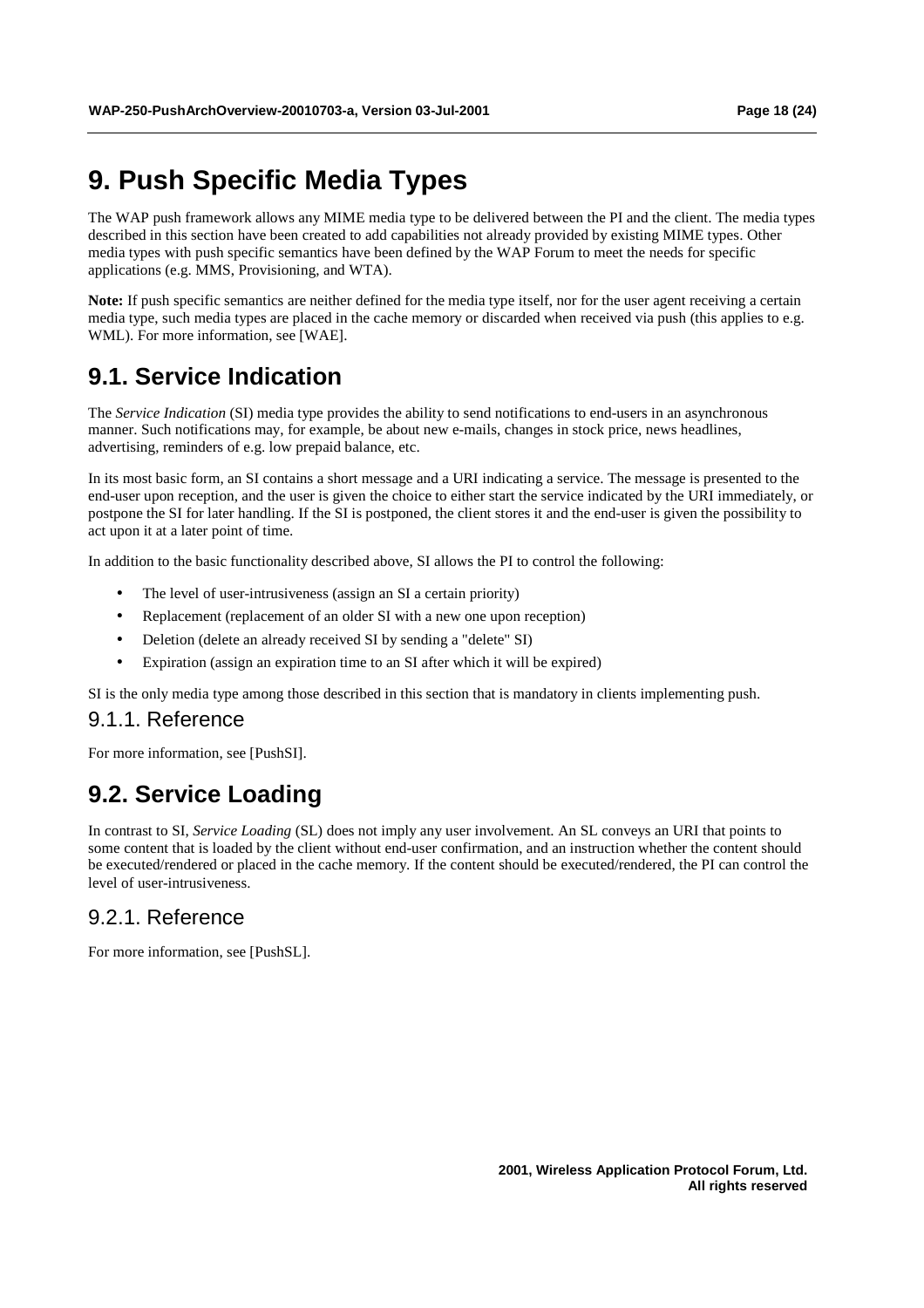# **9.3. Cache Operation**

The *Cache Operation* (CO) media type provides a means for invalidating specific objects, or all objects sharing the same URI prefix, stored in the client's cache memory. This feature is useful in situations when the cached content's expiration time cannot be determined beforehand (e.g. a view of a mailbox) and the content changes (e.g. new emails arrive) more often than the user accesses it.

#### 9.3.1. Reference

For more information, see [PushCO].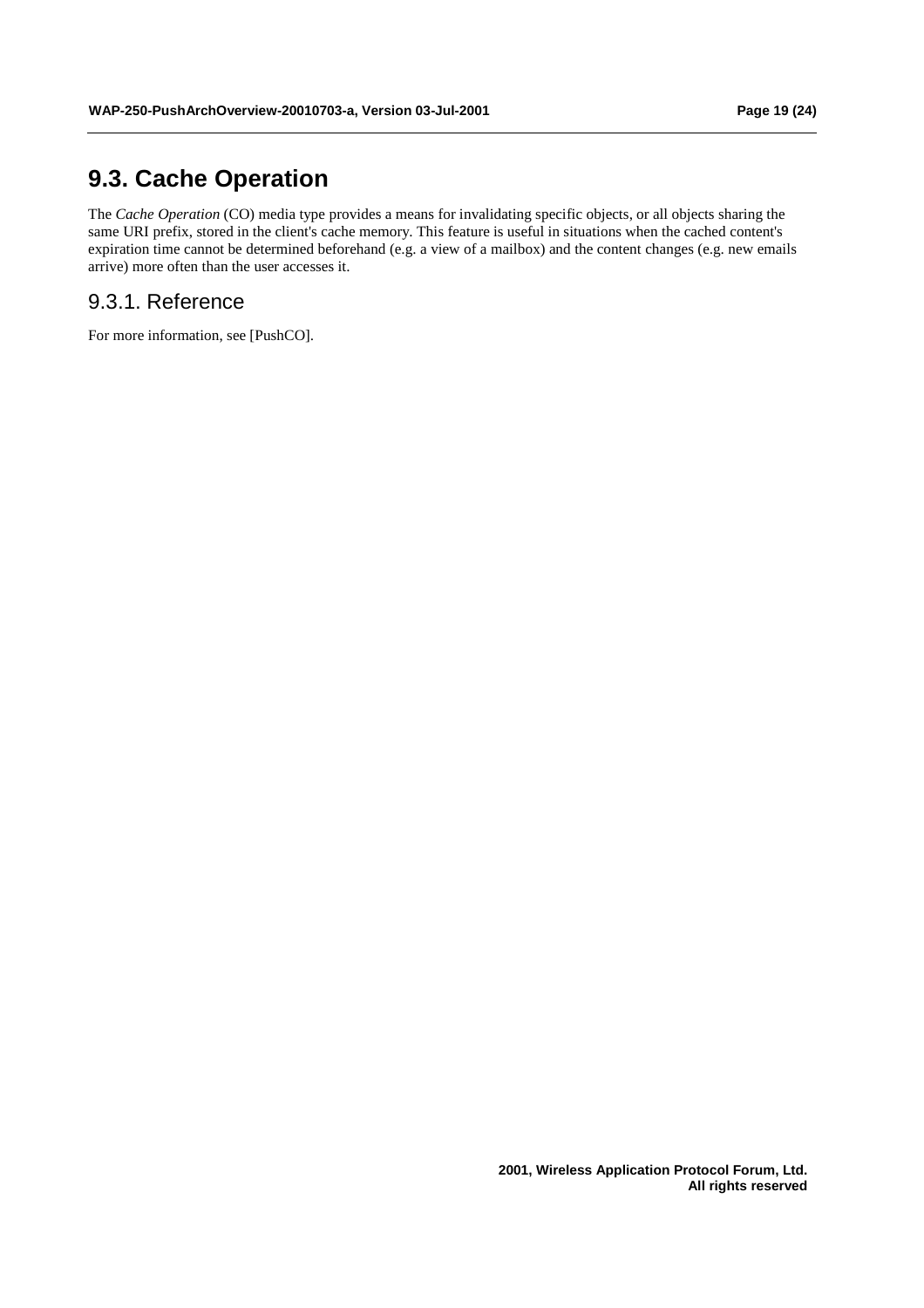# **10. Addressing**

WAP Push addressing occurs on client and application levels. In addition, two registered ports (secure and non-secure) are used on the client for connectionless push. When connection-oriented OTA-WSP is used, any WSP session with the push capability set can be used. OTA-HTTP, which is connection-oriented only, uses the concept of active TCP connections, which are dedicated for push specifically. More details about ports, sessions, and active TCP connections can be found in [PushOTA].

# **10.1. Client addressing**

The PI uses the client address to instruct the PPG which client the pushed message is intended for. The [PushPPG] specification introduces an addressing scheme that allows:

#### • **User-defined identifiers**

An arbitrary text string (e.g. an email address) is used to identify the client. The PPG is responsible for translating the string into an address format understood by the mobile network.

*Examples from [PushPPG]:*

WAPPUSH=john.doe%40wapforum.org/TYPE=USER@ppg.carrier.com ; user-defined identifier for john.doe@wapforum.org WAPPUSH=+155519990730/TYPE=USER@ppg.carrier.com ; user-defined identifier that looks like a phone number

#### • **Device addresses**

An address understood by the mobile network, e.g. MSISDN (SMS etc.) or IP address (GPRS etc.). *Examples from [PushPPG]:*

WAPPUSH=+155519990730/TYPE=PLMN@ppg.carrier.com ; device address for a phone number of some wireless network WAPPUSH=195.153.199.30/TYPE=IPv4@ppg.carrier.com ; device address for an IP v4 address

The TYPE switch indicates the type of address (user-defined or device address including type of address), and the ppg.carrier.com part is the Internet host name of the PPG. For more information, see [PushPPG].

# **10.2. Application-Level Addressing**

Pushed content always targets a specific user agent (or more general, a specific application) on the device. An application identifier, which is a URI or a numeric value registered with [WINA], identifies a user agent. The PI includes the application identifier in a push message by including the X-Wap-Application-Id header defined in [PushMsg]. This header is also conveyed to the client when the PPG delivers the message, allowing the client to dispatch the message to the intended user agent.

#### 10.2.1. OTA Efficiency and Numeric Identifiers

To improve over-the-air efficiency, a numeric identifier may be used instead of a URI. WINA [WINA] has assigned numbers to well-known user agents such as WAE and WTA, to avoid the overhead of sending a URI.

If a PPG is requested to push content with an application identifier URI that it recognises as a URI that has a numeric identifier assigned by WINA, the URI is replaced with the numeric identifier.

The PI may itself use a numeric identifier when the push message is submitted to the PPG, possibly an identifier that is not registered. The latter is discouraged with deployed applications because of the possibility of collisions. It is mainly intended for experimental user agents that have not yet been publicly deployed.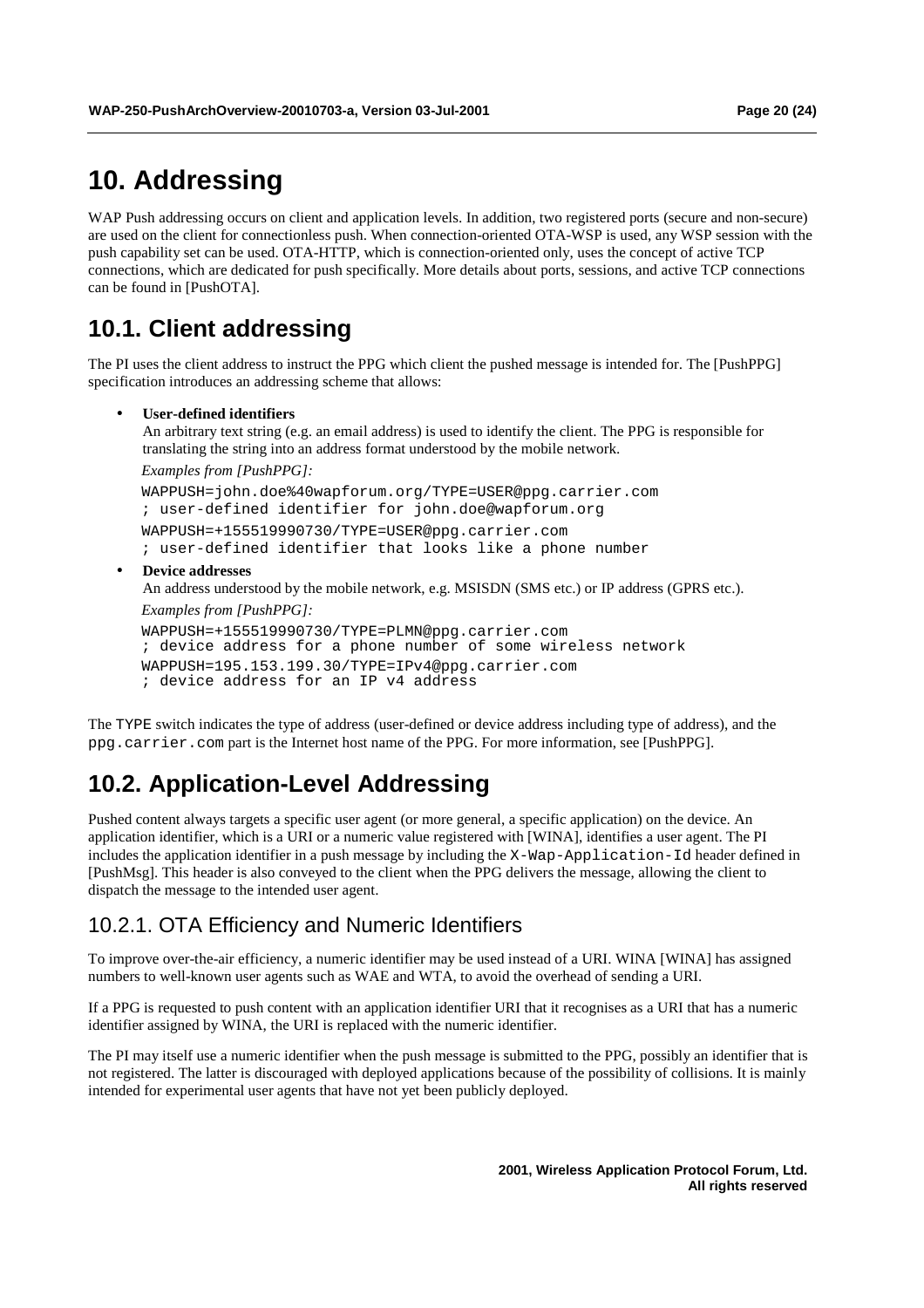### **10.3. Example**

Let's assume a PI has submitted a message intended for client Foo, for an application called Bar, to a PPG serving client Foo. In addition, the PI has requested that the message should be delivered in a confirmed manner (implying connection-oriented delivery). The PPG (supporting both OTA-HTTP and OTA-WSP) has not communicated with the client before, so it does not know if it supports OTA-HTTP or OTA- WSP (or both). There's currently no push session or active TCP connection between the PPG and the client called Foo, so either needs to be established.

The PPG sends an SIR to Foo in a connectionless manner using e.g. SMS, indicating that it wants to push some content to application Bar. Since the PPG does not know if the client supports OTA-HTTP or OTA-WSP it includes PPG contact points for both variants in the SIR. This request is sent to the SIA at Foo just like any other push content (i.e. by targeting one of the ports dedicated for connectionless push and including the SIA application identifier). The client receives the content, sees it's for the SIA, and sends it onward. The SIA, on receipt of this request, checks if the target application is installed in Foo and possibly that the user preferences indicate that the target application accepts pushed content. It notes that application Bar is, in fact, installed on this client, so the client acts upon the SIR. Lets assume that the client supports only OTA-WSP, implying that a session should be established towards the PPG.

Now, the owner of this particular device does not want to expose what applications he has installed in the device to anybody (privacy issue). The SIA notes this and sets up a push session with the PPG, indicating that the session accepts content for any application; if the user had been less paranoid, applications for which this session could be used would have been explicitly listed instead.

Once the session has been established, the PPG performs the confirmed push over that session, and the client gets the push content originally submitted by the PI. The client gets the content, sees that it is for application Bar, and passes it to this application. When (and only when) the Bar application takes responsibility for the push content, the push is confirmed all the way back to the PI (if so requested).

### **10.4. Reference**

For more information, see [PushPPG] and [PushOTA ].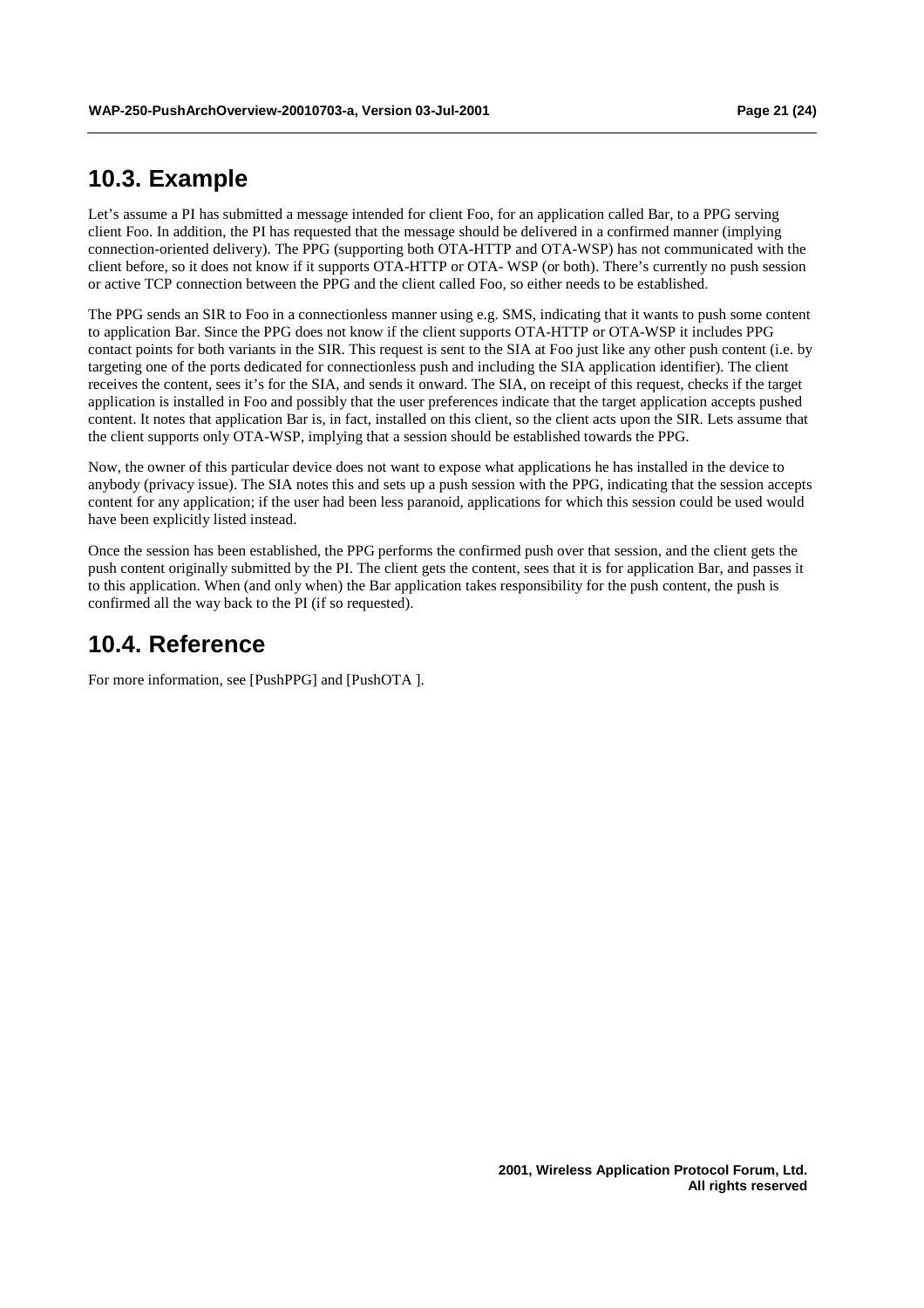# **11. Security Considerations**

When implementing WAP Push, security and trust models come into consideration in several areas. These are examples of questions that may arise:

- How can a PI be authenticated?
- What role could the PPG play in the security and trust model?
- What are the access control policies for a PI and pushed content?
- How can a client authenticate something if it has no certificate?

Regardless of these issues, it should be kept in mind that the Push Framework is capable of providing the client with enough information to have a trust model and security policy of its own.

# **11.1. Authenticating a Push Initiator**

It is important that a PI is authenticated in one form or another, depending on the security environments in which the PI and PPG are operating. This is an attempt to list some of the possible solutions.

• **Use of Session-level Certificates (TLS, SSL)**

If the network between the PI and PPG is not trusted (e.g., the Internet, a very large intranet, etc.), TLS/SSL can be used between the PI and the PPG.

• **HTTP Authentication**

Even though the most common form of HTTP authentication is the basic authentication (i.e., a userid/password pair), other forms of HTTP authentication (e.g., digest) might be preferable. The major difference between this approach and the use of TLS/SSL is that the latter is stronger in scalability and confidence, while the former is weaker in these aspects.

#### • **A Combination of Technologies**

Technologies could be combined. For example, the PI can establish an anonymous TLS/SSL session with a PPG, whereupon HTTP authentication could be used to authenticate the PI.

• **Trusted Network**

In some real world installations, the network between the PI and the PPG is a private network. Therefore, the PI is implicitly trusted in such installations.

# **11.2. Client Delegation of PI Authentication**

"Delegation of Authentication" refers to the principle that authentication can be transitive. If a client and a PPG can establish trust, the PPG can authenticate a PI on behalf of the client.

For example, after a client has used the means provided by [WTLS] or [WAPTLS] to authenticate a PPG, the client could look in its list of trusted PPG's. If the PPG is listed as trusted, the client can trust the PPG, and hence also that the PI is correctly identified. Using the methods described in the previous section, a PPG can authenticate a PI with various levels of confidence. If it does, the OTA protocol makes it possible for the PPG to indicate that the PI is authenticated in the message that is delivered to the client.

# **11.3. Possible PPG Filtering and Access Control**

The PPG can perform filtering and access control to discard pushed content that originates from a non-trusted or unauthorised PI. Such a feature is left to the discretion of the PPG implementer and the business relationship between the WAP service subscriber and the PPG operator.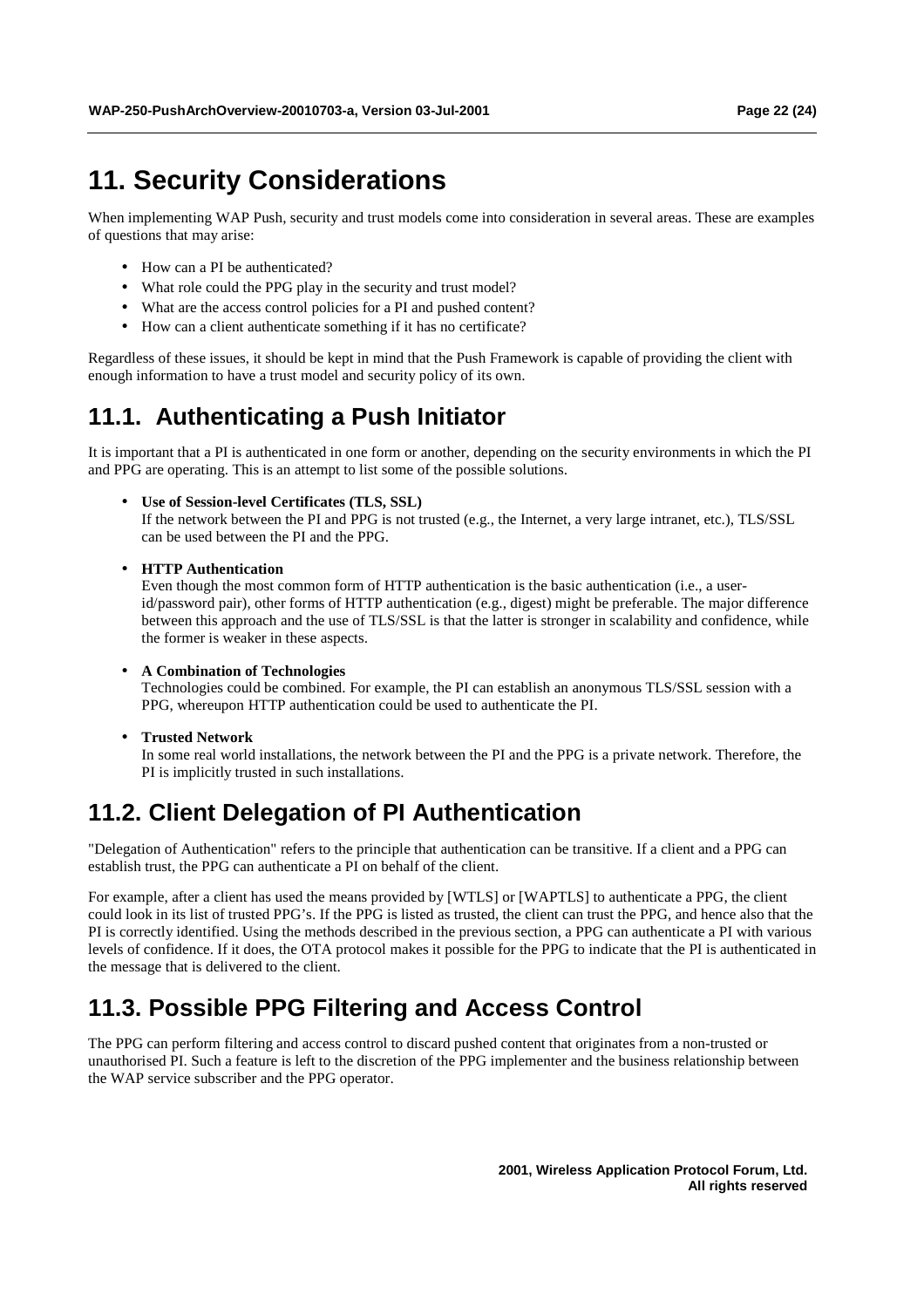# **12. Scope of the Push Specifications**

#### • **WAP Push Architectural Overview**

The purpose of this document is to serve as a starting point for anybody wanting to know more about the WAP Push technology, before taking on the other specifications.

#### • **Push Access Protocol Specification**

This document specifies the protocol with which a Push Initiator communicates with the PPG. See section 7 for a brief description.

#### • **Push Proxy Gateway Service Specification**

This document specifies the Push Proxy Gateway functionality, and how it interacts with the Push Access Protocol and the Push Over-The-Air protocol. See section 6 for a brief description.

#### • **Push OTA Protocol Specification**

This document specifies the protocol with which a PPG communicates with a push-capable client. See section 8 for a brief description.

#### • **Push Message Specification** This document specifies end-to-end properties of a push message.

• **Service Indication Specification** This document specifies a content type used for notifying users they have new information waiting on a server. See section 9 for a brief description.

#### • **Service Loading Specification**

This document specifies a content type that instructs the client to automatically load a URI. See section 9 for a brief description.

#### • **Cache Operation Specification**

This document specifies a content type that instructs the client to invalidate cached resources. See section 9 for a brief description.